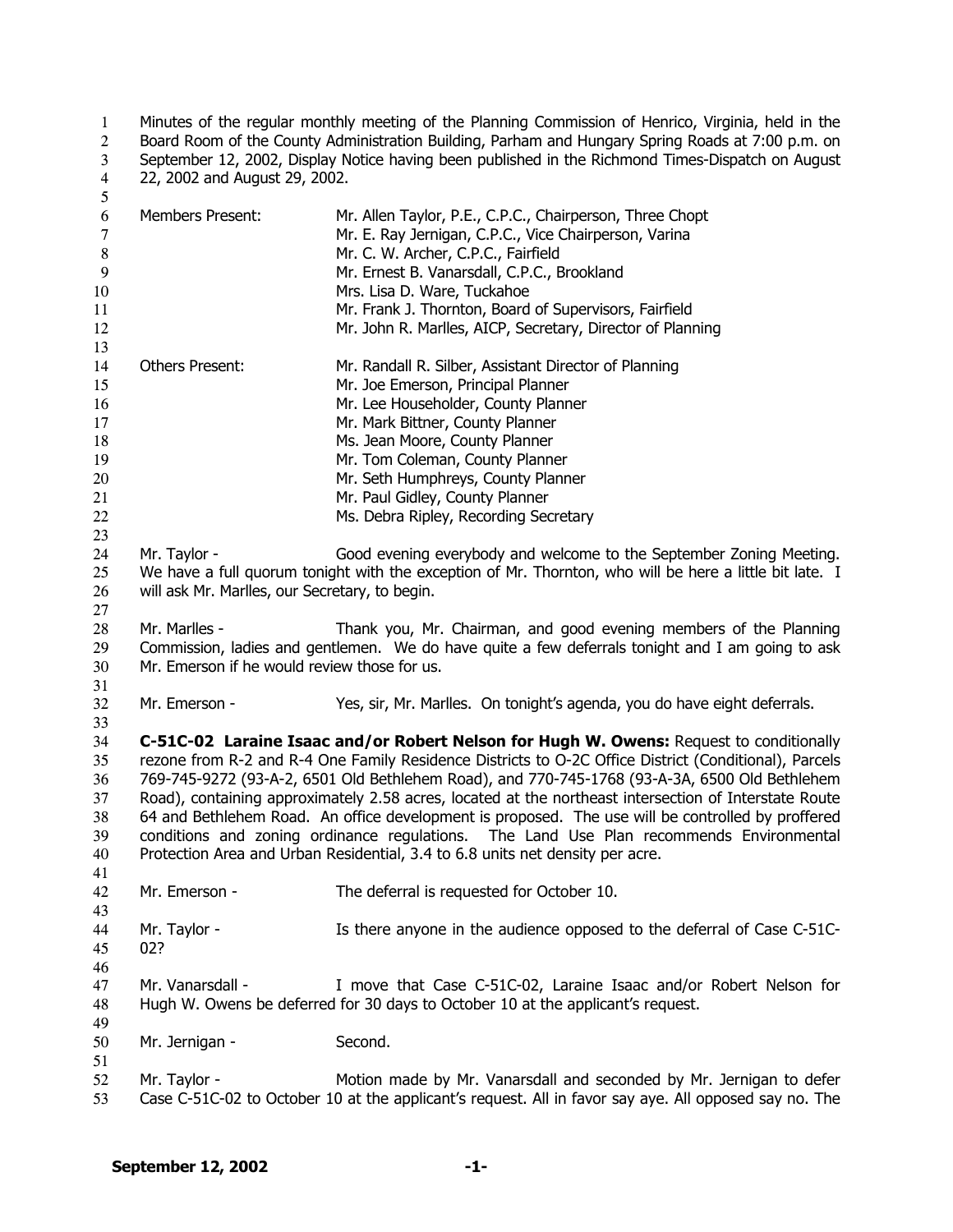- 54 motion passes.
- 55

58

56 57 At the applicant's request, the Planning Commission deferred Case C-51C-02, Laraine Isaac and/or Robert Nelson for Hugh W. Owens, to its meeting on October 10, 2002.

59 60 61 62 63 **C-52-02 Don Blake for Joseph M. Coleman**: Request to rezone from R-3 One Family Residence District to M-1 Light Industrial District, Parcel 770-753-9193 (61-4-1-3, 8503 Staples Mill Road, Boudar Gardens), containing 0.44 acre, located on the east line of Staples Mill Road (U. S. Route 33) approximately 46 feet north of Heisler Avenue. Light manufacturing is proposed. The use will be controlled by zoning ordinance regulations. The Land Use Plan recommends Light Industry.

64 65

66

69

72

74

77

80

87

92

95

97

Mr. Emerson - Deferral is requested to October 10, 2002.

67 68 Mr. Taylor - Is there anyone in the audience opposed to the deferral of Case C-52-02?

70 71 Mr. Vanarsdall - I move that Case C-52-02, Don Blake for Joseph M. Coleman, be deferred to October 10 at the applicant's request.

73 Mr. Jernigan - Second.

75 76 Mr. Taylor - Motion made by Mr. Vanarsdall and seconded by Mr. Jernigan to defer Case C-52-02 to October 10. All in favor say aye. All opposed say no. The motion passes.

78 79 At the applicant's request, the Planning Commission deferred Case C-52-02, Don Blake for Joseph M. Coleman, to its meeting on October 12, 2002.

81 82 83 84 85 86 **C-23-02 Richmond Federal Credit Union:** Request to rezone from O-1 Office District to O-2 Office District, Parcel 783-762-9359 (43-2-8-11 & 12), containing 0.8305 acre, located at the northwest intersection of Brook Road (U. S. Route 1) and New York Avenue (Biltmore Subdivision). A bank (credit union) branch of the Richmond Federal Credit Union is proposed. Zoning ordinance regulations will control the use. The Land Use Plan recommends Office and Environmental Protection Area.

88 Mr. Emerson - The deferral is requested to October 10, 2002.

89 90 91 Mr. Taylor - Is there anyone in the audience opposed to the deferral of Case C-23-02 to October 10, 2002? No one opposed. Mr. Archer.

93 94 Mr. Archer - Mr. Chairman, I move deferral of Case C-23-02 to the October 10, 2002 meeting at the request of the applicant.

96 Mr. Vanarsdall - Second.

98 99 Mr. Taylor - Motion made by Mr. Archer and seconded by Mr. Vanarsdall to defer Case C-23-02 to October 10, 2002. All in favor say aye. All opposed say no. The motion passes.

- 100
- 101 At the request of the applicant, the Planning Commission deferred Case C-23-02, Richmond Federal

102 Credit Union, to its meeting on October 10, 2002.

103

## 104 **Deferred from the August 15, 2002 Meeting:**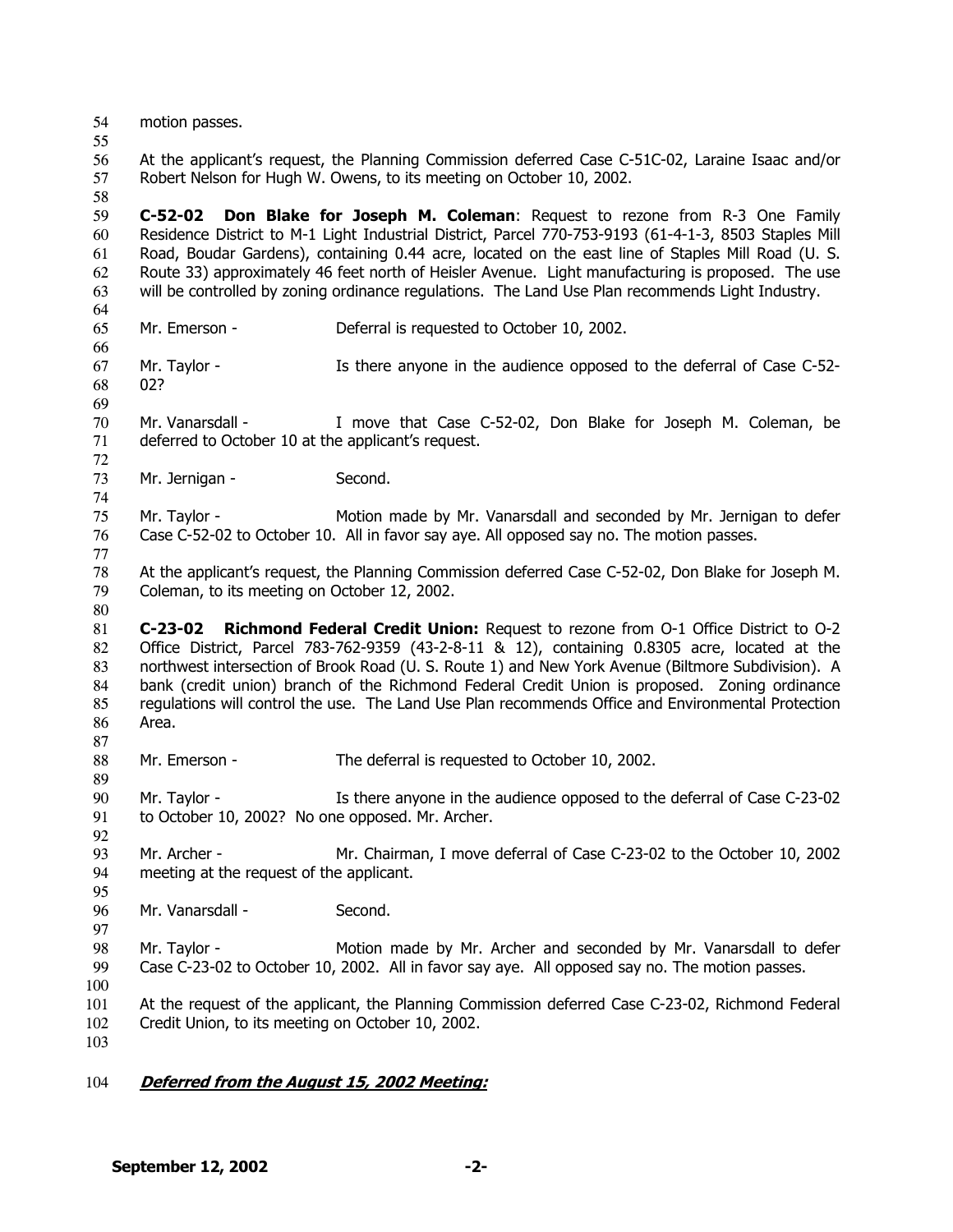**C-11C-02 Webb L. Tyler for Parham Road Self-Storage, LLC:** Request to conditionally rezone from A-1 Agricultural District to M-1C Light Industrial District (Conditional), Parcel 748-770-8794 (19- A-27); 11140 Ford's Country Lane, containing 6.668 acres, located on the east line of Ford's Country Lane approximately 440 feet east of its intersection with Nuckols Road and New Wade Lane. A ministorage facility is proposed. The use will be controlled by proffered conditions and zoning ordinance regulations. The Land Use Plan recommends Office/Service. 105 106 107 108 109 110 111 112 113 114 115 116 117 118 119 120 121 122 123 124 125 Mr. Emerson - The deferral is requested for October 10, 2002. Mr. Taylor - Is there anyone in the audience who is opposed to the deferral of Case C-11C-02 to October 10, 2002? No opposition. Therefore, I will move the deferral of Case C-11C-02 to October 10, 2002 at the applicant's request. Mr. Vanarsdall - Second. Mr. Taylor - Motion made by Mr. Taylor and seconded by Mr. Vanarsdall to defer Case C-11C-02 to October 10, 2002. All in favor say aye. All opposed say no. The motion passes. At the request of the applicant, the Planning Commission deferred Case C-11C-02, Webb L. Tyler for Parham Road Self-Storage, LLC, to its October 10, 2002 meeting. 126 **Deferred from the August 15, 2002 Meeting:** 127 128 129 130 131 132 133 134 135 136 137 138 139 140 141 142 143 144 145 146 147 148 149 150 151 152 153 154 155 156 157 **C-36C-02 Jim McVey:** Request to conditionally rezone from R-2 One Family Residence District to O-1C Office District (Conditional), Parcel 754-747-3878 (79-A-70), containing approximately 0.32 acre, located at the southeast intersection of Michael and Parham Roads (8481 Michael Road). An office building is proposed. The use will be controlled by proffered conditions and zoning ordinance regulations. The Land Use Plan recommends Office. Mr. Emerson - The deferral is requested to November 14, 2002. Mr. Taylor - Is there anyone in the audience who is opposed to the deferral of Case C-36C-02 to November 14. Sir, if you would… Mr. Marlles - Sir, do you have some questions? Are you opposed to the case? Yes. Do you have some questions about the case? Have you been contacted? Mr. Vanarsdall - Why don't you come to the mike and tell us about it? Mr. Taylor - As you are coming down, let me make the rules clear. For all of those who may want to speak tonight, if you wish to speak that is fine. If you would come down to the podium and identify yourself. Mr. Vanarsdall - **Do you understand we are just talking about deferment**? Mr. Wallace McCauley - My name is Wallace McCauley and I live at 8423 Michael Road, which is in close proximity to the piece of property in question. This piece of property has been deferred, deferred, and deferred a number of times. Of course, the property, the size of it is very small, so far as an office building is concerned. We have a hard time in getting our neighborhood together to come here for the hearing, and find out it is deferred. And this has always been a  $9<sup>th</sup>$  hour notice to us that it is just deferred. And we would like to have it heard at the next hearing no matter what the circumstances might be, and that is what I'd like to speak to you all about from that standpoint, that we feel like it has been deferred a number of times and getting everybody together to get here. When you find out at 4:00 that it is not going to be heard at 7:00 to notify the various people.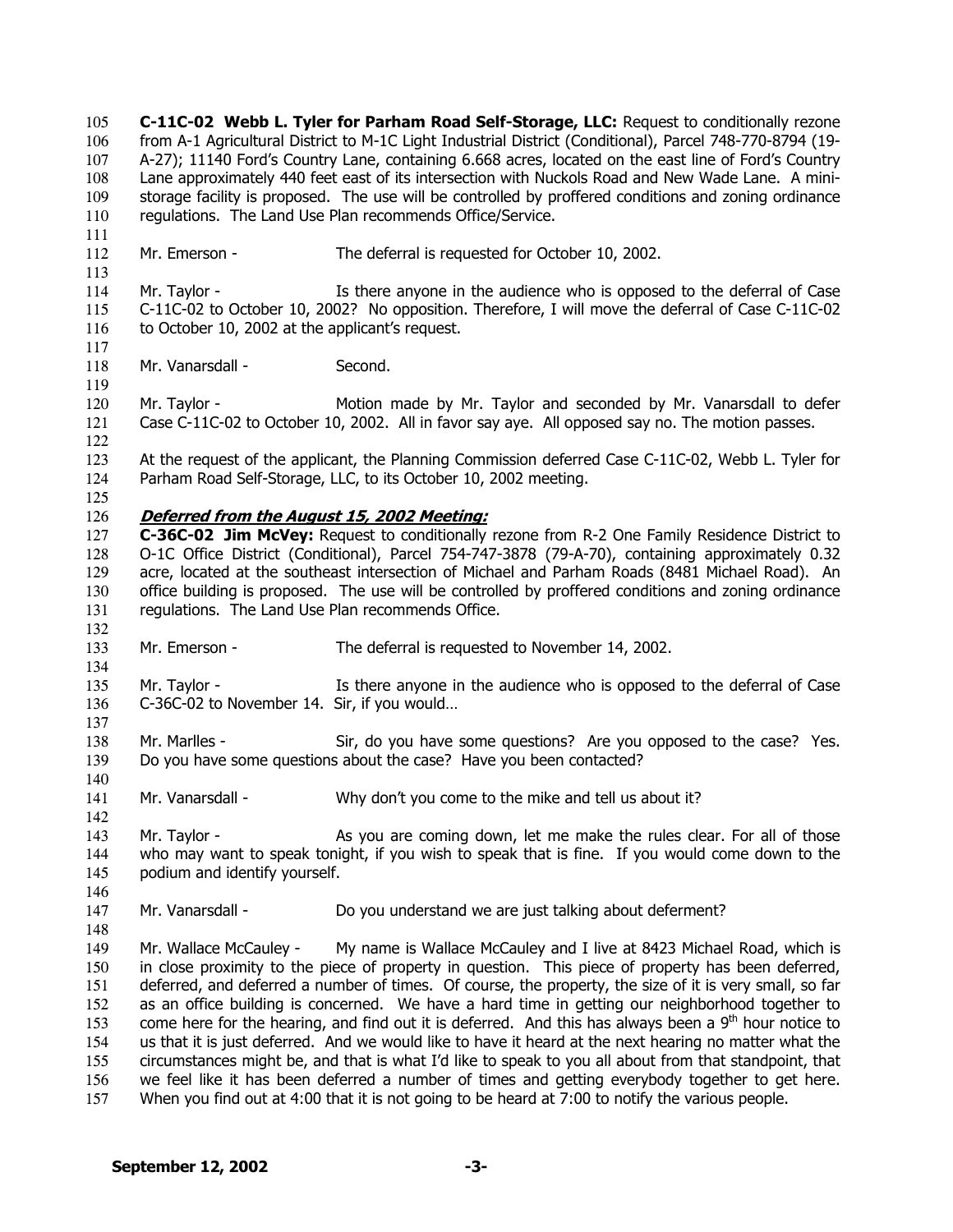Mr. Vanarsdall - The applicant has asked to be deferred to November, and our next hearing is October 10. Mr. McCauley - Yes, but so far as our deferral is concerned we would like for it to be heard in November so that it can be expedited and moved on with rather than have another deferral. Mr. Vanarsdall - Mr. Marlles, can he give us his name and address and he will be notified, so you can notify the other neighbors. Is that all right? Mr. McCauley - Yes, well, we get the notification, but it is always late and then you've got to get on the phone and contact various people at the last minute. Mr. Vanarsdall - You mentioned the lot. The lot is too narrow to be built on to begin with, and the only way he can do it is to go to the Board of Zoning Appeals to get it approved, which in my personal opinion is not good zoning to start with. Mr. McCauley - Tagree with you. Thank you. Mr. Taylor - Mr. McCauley, what we will do from what I last heard, you accepted the November 14<sup>th</sup> date but you don't want to defer it beyond there? Mr. McCauley - That is correct. Mr. Taylor - **And you would like to get adequate notification.** Mr. McCauley - Yes. To me, I think this is like the third deferral of it. Mr. Taylor - Yes, sir, and this case has been going on for a long time. Mr. McCauley - Right, it has been going on too long and I think it should be brought to a head. Mr. Taylor - We understand your views and we share them and we will make sure that it is not deferred on November 14, but we will shift it to November 14 with your approval. Is there anyone else opposed to the deferral of Case C-36C-02 to the November 14? Then I move that we defer Case C-36C-02 at the applicant's request to the November 14 meeting. Mr. Jernigan - Second. Mr. Taylor - Motion made by Mr. Taylor and seconded by Mr. Jernigan. All in favor say aye. All opposed say no. The motion passes. At the applicant's request, the Planning Commission deferred Case C-36C-02, Jim McVey, to its meeting on November 14, 2002. **Deferred from the August 15, 2002 Meeting: C-49C-02 Jack R. Wilson, III:** Request to conditionally rezone from O-3C Office District (Conditional) to B-2C Business District (Conditional), Parcel 749-761-3214 (48-5-A-12A), containing 2.905 acres, located on the north line of Innslake Drive approximately 400 feet east of Cox Road (4051 Innslake Drive). A hotel/motel (signage) is proposed. The use will be controlled by proffered conditions and zoning ordinance regulations. The Land Use Plan recommends Office.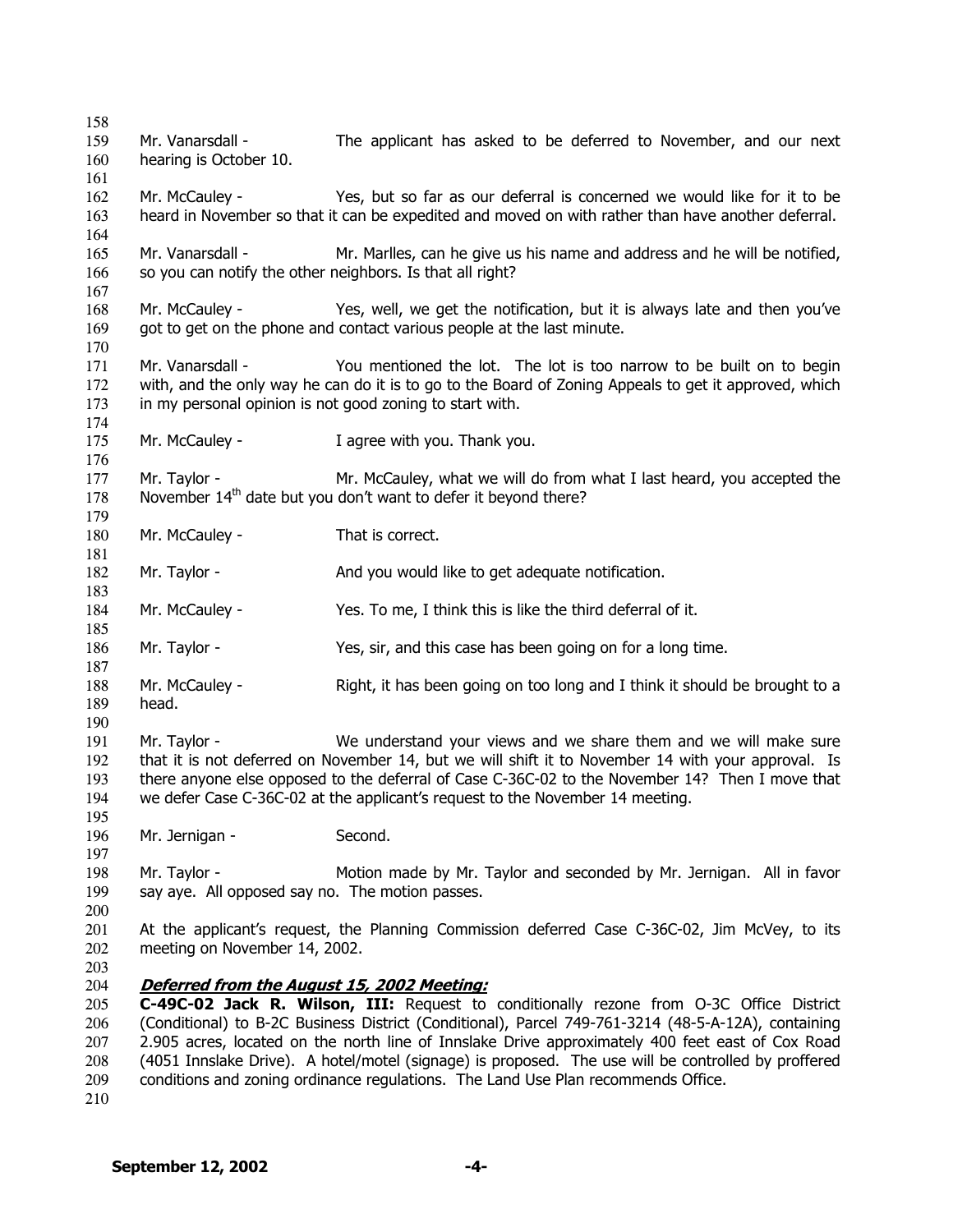211 Mr. Emerson - The deferral is requested to October 10, 2002. 212 213 214 215 216 217 218 219 220 221 222 223 224 225 226 227 228 229 230 231 232 233 234 235 236 237 238 239 240 241 242 243 244 245 Mr. Taylor - Is there anyone in the audience who is opposed to the deferral of Case C-49C-02 to October 10? No opposition. Therefore, I will move Case C-49C-02 be deferred to October 10 at the applicant's request. Mr. Vanarsdall - Second. Mr. Taylor - Motion made by Mr. Taylor and seconded by Mr. Vanarsdall. All in favor say aye. All opposed say no. The motion passes. At the request of the applicant, the Planning Commission deferred Case C-49C-02, Jack R. Wilson, III, to October 10, 2002. **C-55C-02 Dr. P. Brad Zubowsky:** Request to conditionally rezone from O-1C Office District (Conditional) to B-1C Business District (Conditional), Parcel 736-774-2105 (9-A-36C), containing 1.492 acres, located at the northeast intersection of Pouncey Tract (State Route 271) and Nuckols Roads. A veterinary hospital is proposed. The use will be controlled by proffered conditions and zoning ordinance regulations. The Land Use Plan recommends Suburban Residential 1, 1.0 to 2.4 units net density per acre. Mr. Emerson - The deferral is requested to October 10, 2002. Mr. Taylor - Thank you, Mr. Emerson. Is there anyone in the audience opposed to the deferral of case C-55C-02 to October 10, 2002? No opposition. I move deferral of Case C-55C-02 to October 10, 2002, at the applicant's request. Mr. Vanarsdall - Second. Mr. Taylor - Motion made by Mr. Taylor and seconded by Mr. Vanarsdall. All in favor say aye. All opposed say no. The motion passes. At the request of the applicant, the Planning Commission deferred Case C-55C-02, Dr. P. Brad Zubowsky, to October 10, 2002. 246 **Deferred from the August 15, 2002 Meeting:** 247 248 249 250 251 252 253 254 255 256 257 258 259 260 261 262 263 **C-28C-02 Laraine Isaac for William D. Godsey:** Request to conditionally rezone from M-1 Light Industrial District to M-2C General Industrial District (Conditional) and C-1 Conservation District, part of Parcel 817-721-5981 (154-A-30C), containing 60.696 acres, located on the north line of Oakley's Lane approximately 94 feet east of Oakley's Place and 217 feet west of S. Holly Avenue. The use will be controlled by proffered conditions and zoning ordinance regulations. An industrial park including a contractor's equipment storage yard is proposed. The Land Use Plan recommends Planned Industry and Environmental Protection Area. The site is also in the Airport Safety Overlay District. Mr. Emerson - The deferral is requested to December 12, 2002. Mr. Taylor - Is there anyone in the audience opposed to the deferral of Case C-28C-02 to December 12 at the applicant's request? No opposition. Mr. Jernigan. Mr. Jernigan - Mr. Chairman, I make a motion to defer Case C-28C-02**,** Laraine Isaac for William D. Godsey, to December 12, by request of the applicant. Mr. Vanarsdall - Second.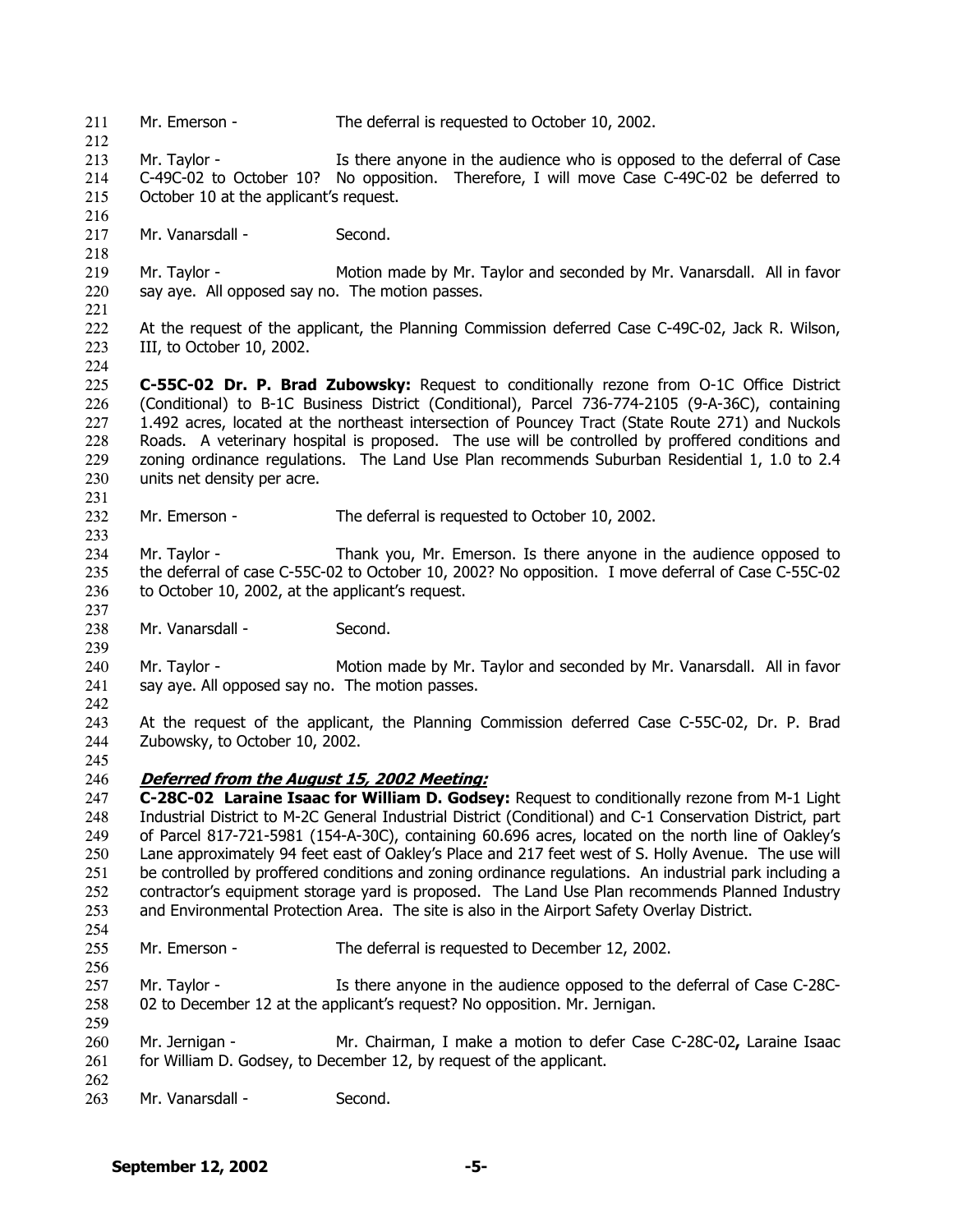264

- 265 266 Mr. Taylor - Motion made by Mr. Jernigan and seconded by Mr. Vanarsdall. All in favor say aye. All opposed say no. The motion passes.
- 267 268 269 At the applicant's request, the Planning Commission deferred Case C-28C-02**,** Laraine Isaac for William D. Godsey, to December 12, 2002.
- 270 271 272 Mr. Emerson - Mr. Chairman, that completes the requests for withdrawals and deferrals tonight.
- 273 274 275 276 277 278 279 Mr. Marlles - Mr. Chairman, the next request on the Agenda is Request for Expedited Items, and for the benefit of the audience, these are cases for which staff is recommending approval. The Planning Commission member from that district has no outstanding concerns or issues and there is no known citizen opposition. If there is citizen opposition, it can be taken off the Expedited Agenda. Mr. Emerson.
- 280 Mr. Emerson - Yes, sir. Mr. Secretary, the first case tonight is on Page 1 of the Agenda.
- 281

289

## 282 **Deferred from August 15, 2002 Meeting:**

- 283 284 285 286 287 288 **C-42C-02 Malachi M. Mills for Marchetti Property I, LLC:** Request to conditionally rezone from R-2 One Family Residence District to O-2C Office District (Conditional), Parcel 765-764-5100 (40-A-23; 10120 Staples Mill Road), containing 0.672 acre, located on the west side of Staples Mill Road (U. S. Route 33) approximately 300 feet north of Warren Road. An office development is proposed. The use will be controlled by proffered conditions and zoning ordinance regulations. The Land Use Plan recommends Suburban Residential 1, 1.0 to 2.4, units net density per acre.
- 290 291 292 Mr. Taylor - Is there anyone in the audience who is opposed to the approval of Case C-42C-02 on the Expedited Agenda? No opposition. Mr. Vanarsdall.
- 293 294 295 296 297 298 299 300 301 302 303 Mr. Vanarsdall - Before I make my motion, I want the Commission to know that Mr. Axselle tried, in vain, to work out the ingress/egress of this not to come out directly on Staples Mill Road beside Cross Ridge. He tried to get it so it would feed within Cross Ridge and come out at Cross Ridge. And two different parties owned the property and he couldn't work it out. I do appreciate you trying, Mr. Axselle. This was one of the things that staff and Mr. Gidley said would make the case better and I agree, but we could not work it out. The other thing was he had proffered out different uses and one of them was Savings and Loans and Banks, and we didn't see any reason, and he asked for that to be taken out and it wasn't in the Cross Ridge proffers, so we took that out as that probably would not be a bad thing there if somebody wanted to put it there. With that I move that Case C-42C-02 be recommended to the Board for approval on the Expedited Agenda.
- 305 Mr. Jernigan - Second.
- 306

304

- 307 308 309 Mr. Taylor - Motion made by Mr. Vanarsdall and seconded by Mr. Jernigan to approve Case C-42C-02 on the Expedited Agenda. All in favor say aye. All opposed say no. The motion passes.
- 310

311 REASON: Acting on a motion by Mr. Vanarsdall, seconded by Mr. Jernigan, the Planning Commission voted 5-0 (one abstention) to recommend that the Board of Supervisors **grant** the request because it is reasonable in light of the existing office zoning in the area and because the proffered conditions will provide appropriate quality assurances not otherwise available. 312 313 314

315 316 **P-13-02 Nicholas A. Spinella and John G. Mizell, Jr. for Margaret J. and James H.**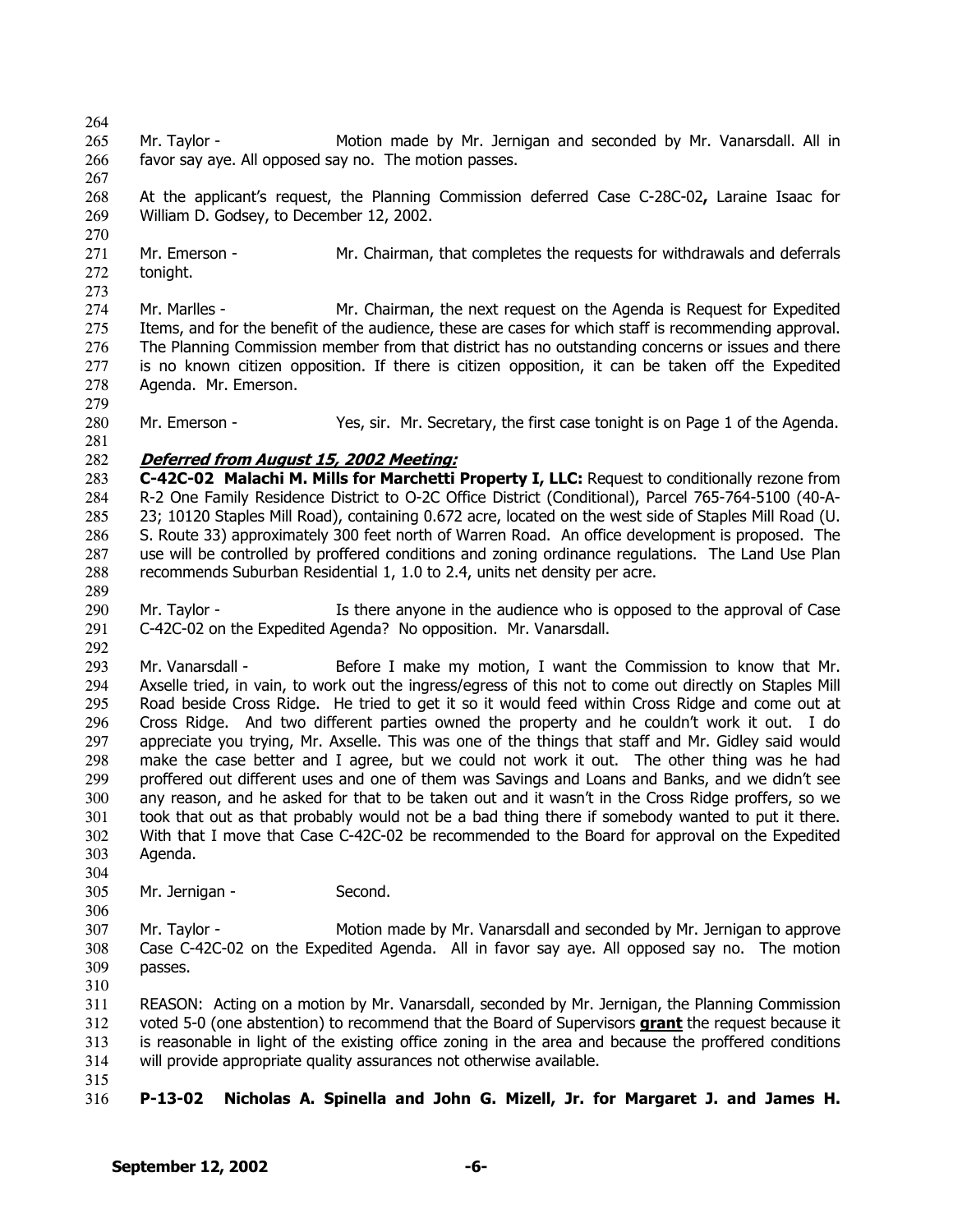**Clifton:** Request for a provisional use permit under Sections 24-12.1 (b) and 24-122.1 of Chapter 24 of the County Code in order to permit a bed and breakfast home and gatherings for weddings, wedding receptions, anniversaries, birthdays, meetings and receptions for civic groups, private individuals, or non-profit groups, on Parcel 771-767-7742 (31-A-46) and part of Parcel 771-767-9566 (31-A-47A), containing approximately 5.12 acres, located at the northeast intersection of Mountain Road and Old Washington Highway (2900 and 2910 Mountain Road). The existing zoning is R-2A One Family Residence District. The Land Use Plan recommends Suburban Residential 1, and Environmental Protection Area. 317 318 319 320 321 322 323 324

325 326 327 Mr. Taylor - Is there anyone in the audience opposed to the approval of Case P-13-02 on the Expedited Agenda. No opposition. Mr. Vanarsdall.

329 330 331 332 333 334 335 336 Mr. Vanarsdall - It gives me great pleasure this evening to recommend this for approval to the Board of Supervisors. You all will remember the last time we met I didn't do that, because I felt like it was under a different category and we don't need to go through that. I am glad that we can recommend it at this time to the Board and you all are under the right category and I think things have really been worked out nicely. I know you lost your patience many times and I know John Mizell did, too, and probably Nick, but they were getting paid for it. And with that I recommend P-13-02, Nicholas A. Spinella and John G. Mizell, Jr. for Margaret J. and James H. Clifton, be recommended to the Board of Supervisors for approval under the Expedited Agenda.

338 Mr. Jernigan - Second.

340 341 Mr. Taylor - Motion made by Mr. Vanarsdall and seconded by Mr. Jernigan to approve Case P-13-02 on the Expedited Agenda. All in favor say aye. All opposed say no. The motion passes.

343 REASON: Acting on a motion by Mr. Vanarsdall, seconded by Mr. Jernigan, the Planning Commission voted 5-0 (one abstention) to recommend that the Board of Supervisors **grant** the request because it is reasonable and when regulated by the recommended special conditions, it would not be detrimental to the public health, safety, welfare and values in the area. 344 345 346

348 349 350 351 352 353 354 Mr. Taylor - Before we go on, I do want to compliment everybody on the work that was done in crafting the version of P-13-02 that we have here tonight. I know Mr. Vanarsdall worked very hard on it along with Counsel and the owners, and I think that the product that everybody came up with is vastly superior to what we had before, so I just want to congratulate everyone who had a hand in it that it was really an effort that was well done and well appreciated and I'm delighted to say I believe it will help us long into the future. With that we will go on to the next case, Mr. Chairman.

- 356 Mr. Vanarsdall - Thank you for those remarks. Mr. Glover worked really hard on it, also.
- 357 358 359 Mr. Taylor - **And I wanted to say good evening to our Supervisor, Mr. Thornton, and** the press.
- 360

355

328

337

339

342

347

## 361 **Deferred from the August 15, 2002 Meeting:**

362 363 364 365 366 367 368 **C-45C-02 Mountain–Woodman LLC:** Request to conditionally rezone from A-1 Agricultural District and RTHC Residential Townhouse District (Conditional) to RTHC Residential Townhouse District (Conditional) part of parcels 775-763-5984, 776-765-5797, and 776-766-3112, containing 8.374 acres, located along the south line of Mountain Road approximately 210 feet east of Woodman Road. Residential townhouses for sale are proposed. The applicant has proffered to develop no more than 70 lots on the property. The Land Use Plan recommends Office and Open Space/Recreation.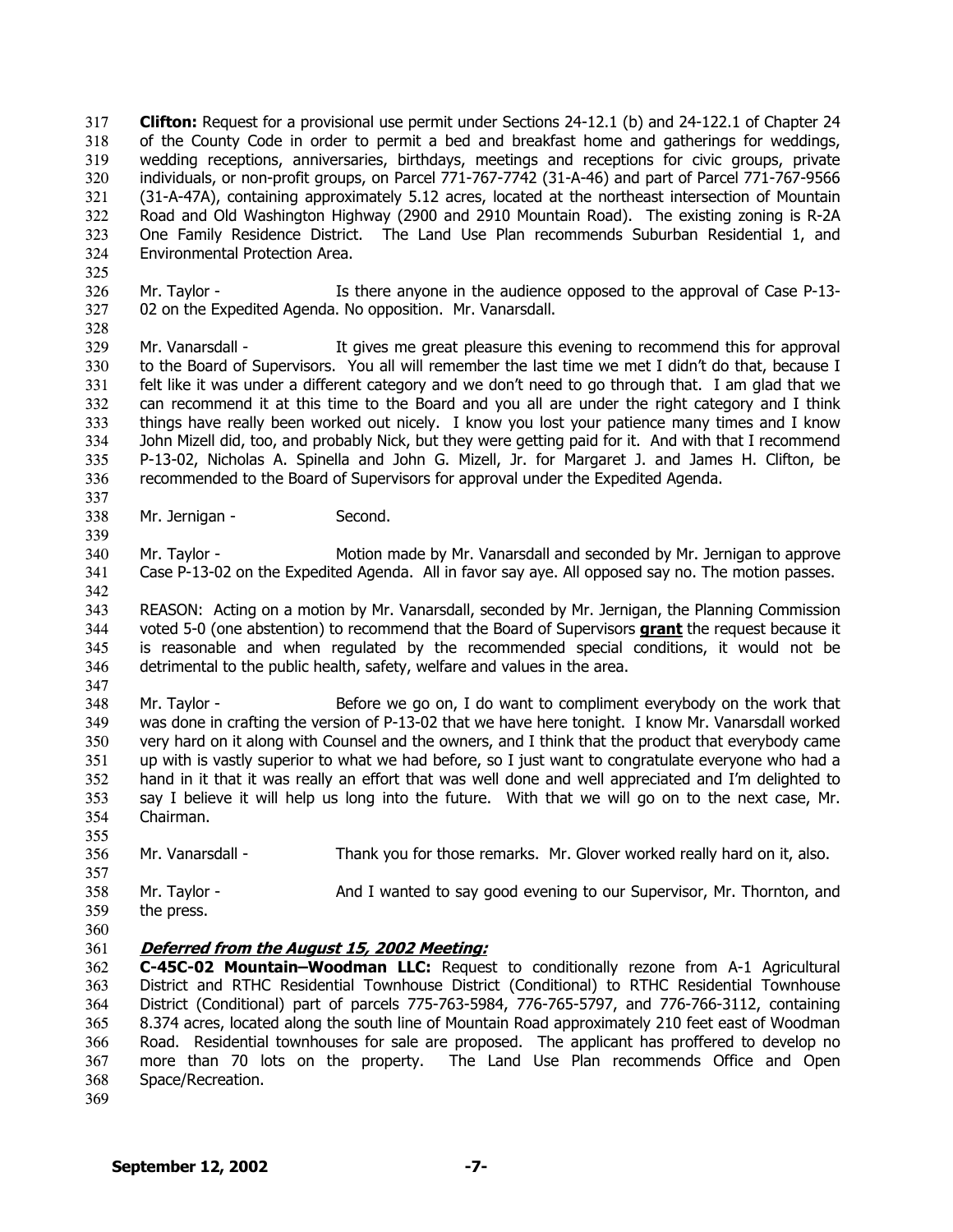Mr. Taylor - The Is there anyone in the audience opposed to Case C-45C-02 being approved on the Expedited Agenda? No opposition. Mr. Archer. 370 371

372

377

379

382

373 374 375 376 Mr. Archer - All right, Mr. Chairman. As you know, this was a matter of combining some cases into one and I think all of the particulars on this one have been worked out satisfactorily, so with that I will move for recommendation of approval of Case C-45C-02, Mountain-Woodman, LLC, to the Board of Supervisors.

378 Mr. Vanarsdall - Second.

380 381 Mr. Taylor - Motion made by Mr. Archer and seconded by Mr. Vanarsdall. All in favor say aye. All opposed say no. The motion passes.

383 REASON: Acting on a motion by Mr. Archer, seconded by Mr. Vanarsdall, the Planning Commission voted 5-0 (one abstention) to recommend that the Board of Supervisors **grant** the request because it is appropriate residential zoning at this location and the proffered conditions will provide for a higher quality of development than would otherwise be possible. 384 385 386

387

388 389 390 391 392 393 394 395 **C-53C-02 Donald Strange-Boston for Chestnut Grove, LP/Peter Runkle:** Request to amend proffered conditions accepted with rezoning case C-51C-98, on part of Parcel 774-758-4341 (51-A-98, 9010 Woodman Road), containing 3.919 acres, located on the west line of Woodman Road approximately 200 feet north of E. Parham Road. The amendment would modify Proffer 4 to allow removal/replacement of existing trees and to allow a 7' high in-lieu of an 8' high masonry wall along the northwest property line, abutting Laurel Dell Subdivision. The existing zoning is R-6C General Residence District (Conditional) and B-1 Business District. The Land Use Plan recommends Office and Commercial Concentration.

396

397 398 399 400 Mr. Taylor - Is there anyone in the audience opposed to the hearing of Case C-53C-02 on the Expedited Agenda? We have one or two people. Are you opposed to it in principle or is it a comment. OK. We had better take that one off the Expedited Agenda and we will hear it in turn. Thank you very much.

401

402 403 404 405 406 407 **C-56C-02 James D. Thornton for K. Douglass Moyers:** Request to conditionally rezone from A-1 Agricultural District to B-3C Business District (Conditional), part of Parcel 746-761-5525 (47-A-8, 11044 W. Broad Street), containing approximately 3.8± acres, located at the southeast intersection of Sadler and Old Sadler Roads. Automobile inspection, storage, and auctions, and employee parking are proposed. The use will be controlled by proffered conditions and zoning ordinance regulations. The Land Use Plan recommends Commercial Concentration.

409 410 411 Mr. Taylor - Is there anyone in the audience who is opposed to hearing Case C-56C-02 on the Expedited Agenda. No opposition, Mr. Secretary. Therefore, I will move approval of Case C-56C-02 on the Expedited Agenda.

412 413

414

408

Mr. Jernigan - Second, Mr. Chairman.

415 416 Mr. Taylor - Motion made by Mr. Taylor and seconded by Mr. Jernigan for C-56C-02. All in favor say aye. All opposed say no. The motion passes.

417

418 REASON: Acting on a motion by Mr. Taylor, seconded by Mr. Jernigan, the Planning Commission voted 5-0 (one abstention) to recommend that the Board of Supervisors **grant** the request because it reflects the Land Use Plan and future use and zoning of the area and the proffered conditions assure quality development of the property. 419 420 421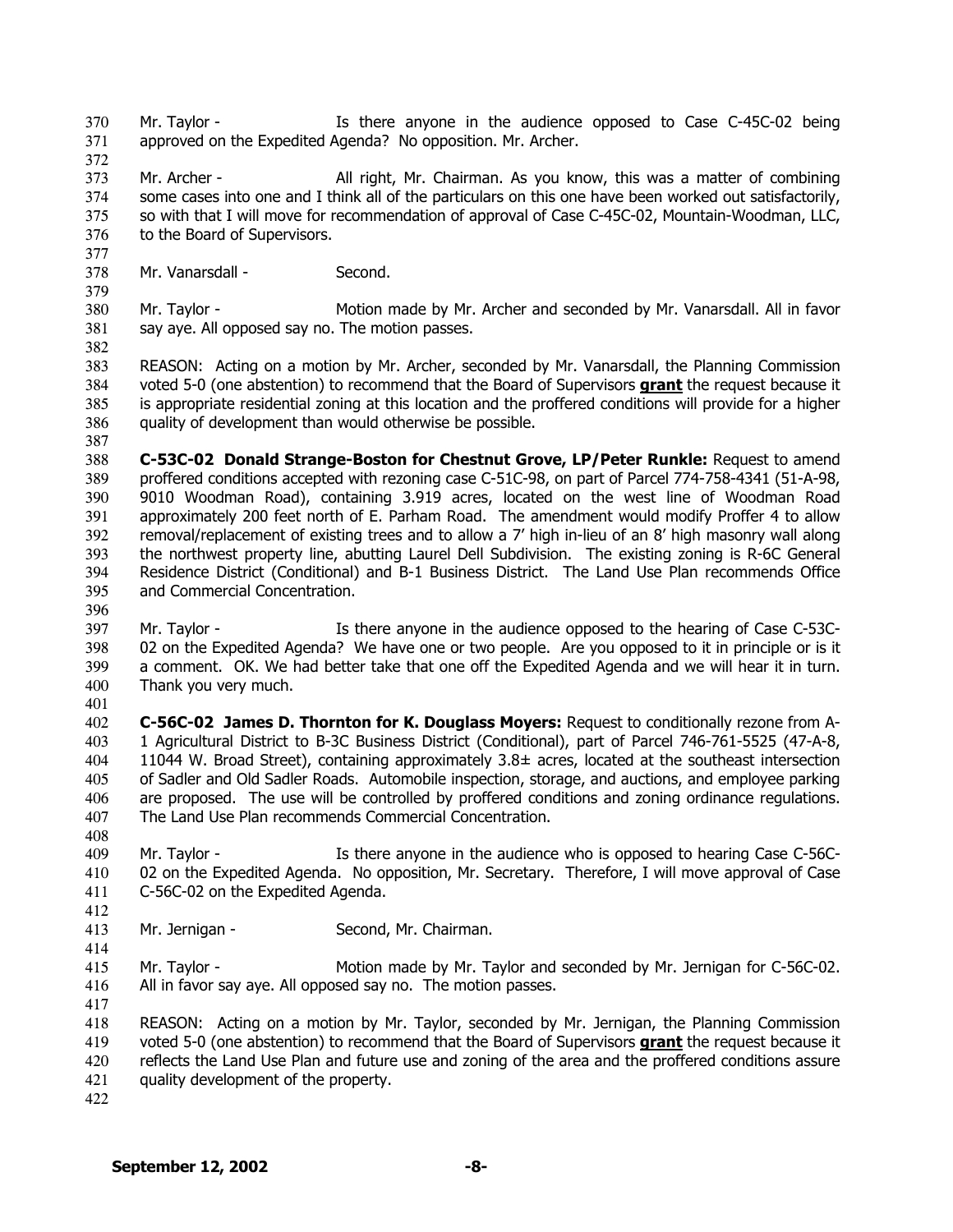## 423 **Deferred from the August 15, 2002 Meeting:**

424 425 426 427 428 429 430 **C-50C-02 Laraine Isaac for David L. Campbell:** Request to conditionally rezone from B-3 Business District to M-1C Light Industrial District (Conditional), part of Parcel 823-716-7341 (163-A-23), containing 4.5 acres, located on the south line of Audubon Drive and on the north line of Williamsburg Road (U.S. Route 60) approximately 264 feet west of Trampton Road (500 W. Williamsburg Road). Office and self-storage units are proposed. The use will be controlled by proffered conditions and zoning ordinance regulations. The Land Use Plan recommends Commercial Concentration. The site is also in the Airport Safety Overlay District.

432 433 Mr. Taylor - Is there anyone in the audience opposed to hearing case C-50C-02 on the Expedited Agenda? No opposition. Mr. Jernigan.

435 436 437 438 439 Mr. Jernigan - Mr. Chairman, first I'd like to say that when this case came up last month we deferred, or the applicant deferred it, because there was a long distance away from what the finished product was going to look like, but since that last meeting he has proffered to do a very nice finish on the building and landscaping, so with that, I would move for approval of C-50C-02 to be sent to the Board of Supervisors for approval on the Expedited Agenda.

441 Mr. Vanarsdall - Second.

431

434

440

442

450

457

459

467

469

471

473

443 444 445 Mr. Taylor - Motion made by Mr. Jernigan and seconded by Mr. Vanarsdall. All in favor say aye. All opposed say no. All opposed say no. The motion passes.

- 446 REASON: Acting on a motion by Mr. Jernigan, seconded by Mr. Vanarsdall, the Planning Commission voted 5-0 (one abstention) to recommend that the Board of Supervisors **grant** the request because, with the proffered conditions, it would not adversely affect the adjoining area if properly developed as proposed. 447 448 449
- 451 452 453 454 Mr. Emerson - Mr. Chairman, that does complete the Expedited Agenda, however, Case C-53C-02, the case planners are in the hall with the individuals who had questions, so I suggest, if possible, that you move on to the Willbrook case.
- 455 456 Mr. Vanarsdall - I have a question. I want to know what happened to Mr. Farmer that he couldn't get either on the Expedited or Deferral and we wouldn't have to stay much longer.
- 458 Mr. Emerson - You will have to take that up with Mr. Farmer.

460 461 462 463 464 465 466 **C-54C-02 Neil P. Farmer for Willbrook LLC:** Request to conditionally rezone from A-1 Agricultural District to R-3C One Family Residence District (Conditional), Parcels 748-766-2289 (27-A-23, 4741 Sadler Road), 748-766-1856 (27-A-24, 4711 Sadler Road), 747-766-9196 (27-A-25, 4729 Sadler Road), and 748-767-3704 (28-A-31), containing approximately 18.6 acres, located on the southeast line of Sadler Road at Trexler Road. A single-family residential development is proposed. The applicant has proffered to develop no more than thirty-three (33) lots on the property. The Land Use Plan recommends Suburban Residential 1, 1.0 to 2.4 units net density per acre.

- 468 Mr. Marlles - Staff report will be given by Mr. Mark Bittner.
- 470 Mr. Taylor - Good evening, Mr. Bittner.
- 472 Mr. Bittner - Good evening.
- 474 475 Mr. Taylor - Before I start, I need to ask if there is any opposition to Case C-54C-02? There is opposition. Go ahead, Mr. Bittner.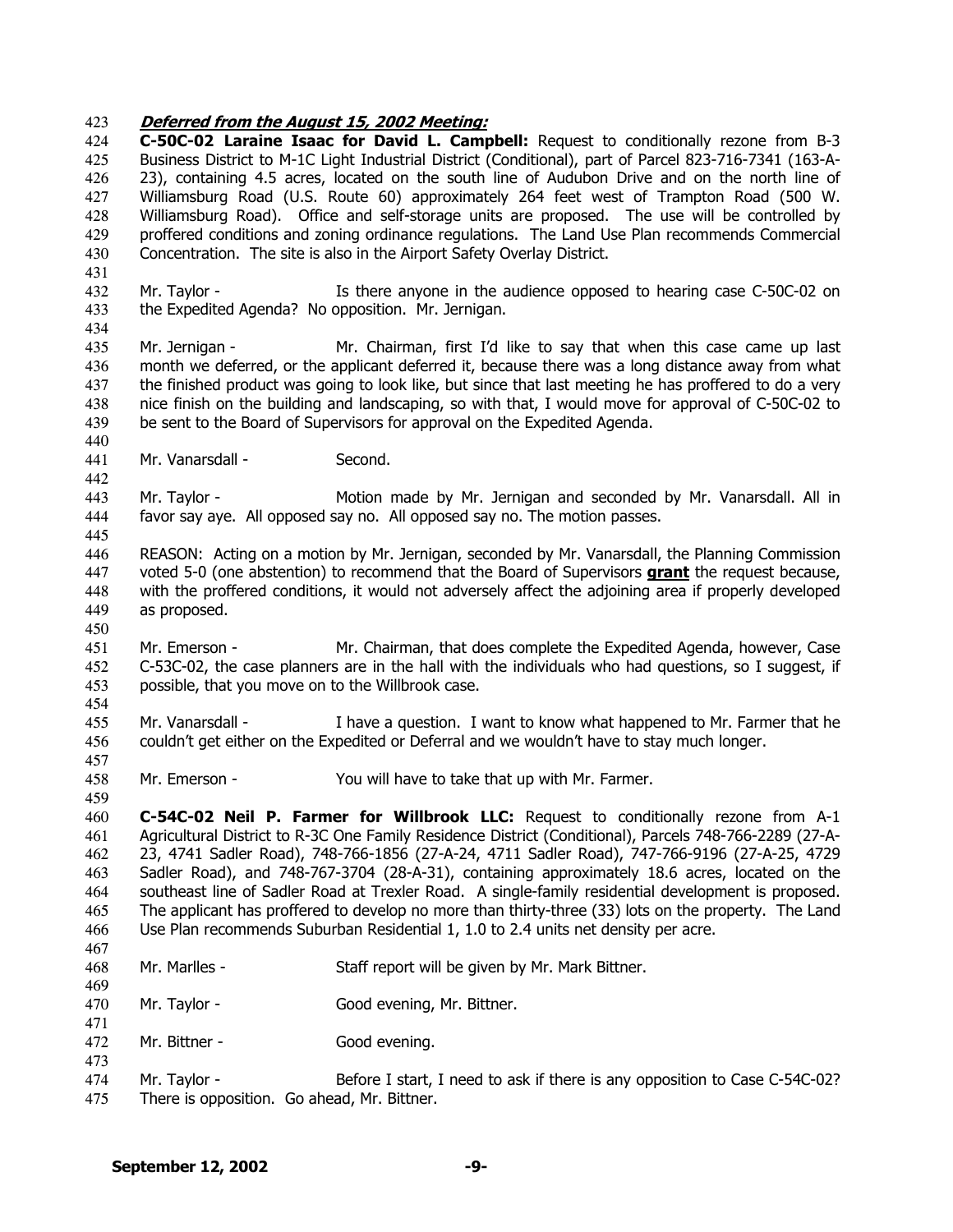476 477 478 479 480 481 482 483 484 485 486 487 488 489 490 491 492 493 494 495 496 497 498 499 500 501 502 503 504 505 506 507 508 509 510 511 512 513 514 515 516 517 518 519 520 521 522 523 524 525 526 Mr. Bittner - Thank you, Mr. Taylor. This proposal would rezone the property for the development of no more than 33 single-family homes. The site is along the southeast side of Sadler Road at its intersection with Trexler Road and it is designated Suburban Residential 1 on the 2010 Land Use Plan. Several other single-family rezonings have also recently been approved in this area. The proposed R-3 zoning typically yields 3.0 units per acre. However, the proffered total of 33 lots equals a density of only 1.8 units per acre. This is within the recommended Suburban Residential 1 density range of 1.0 to 2.4 units per acre. Nearby subdivisions are zoned R-3C and R-3AC and are compatible with the proposed R-3C zoning on this site. The proffers submitted with this proposal provide several positive items and are very similar to the proffers for several nearby recent rezonings. Have we handed out the new proffers? I apologize. If somebody could come up here, we've gotten revised proffers in, which I will get handed out to you in just a moment. The proffers include a minimum house size of 2,000 square feet of finished floor area; building materials of brick, stone, dryvit, or vinyl siding; and required hard-surface driveways. Revised proffers, as I said we are just getting ready to hand out now, include the following new items: Stub street connections to adjacent property to the north and south. A buffer measured from the ultimate Sadler Road right-of-way. - Fences at least 8' from the ultimate Sadler Road right-of-way. Underground utilities; and Signage identifying the subdivision subject to approval by the County. In addition, staff no longer has any objection to Proffers 9 and 11 that would allow one house and driveway to front Sadler Road. The applicant is considering a layout with one new lot accessed from Sadler Road. There are several residences already fronting Sadler Road, therefore this new lot would not disrupt the character of the corridor. In summary, the proposed zoning and use are appropriate considering their similarity to the surrounding area. The revised proffers also address the outstanding issues. Staff therefore recommends approval of this application. And I would be happy to answer any questions you may have. Mr. Taylor - Are there any questions for Mr. Bittner from the Commission? Does the applicant want to make a statement first, Mr. Bittner? Mr. Bittner - The Loop't know. Mr. Marlles - Mr. Chairman, since there is opposition, would you like for me to review the Commission's policy on the time limit? Mr. Taylor - **Do we want to do it now or should we wait until we get the opposition?** Mr. Marlles - Well, I think it is probably a good idea to do it right now. Ladies and gentlemen, it is the policy of the Planning Commission when there is opposition to a case to grant 10 minutes to the applicant, a total of 10 minutes to the applicant, to make his presentation. Very often we recommend that the applicant consider leaving a few minutes for a rebuttal period. The opponents to the case also have a total of 10 minutes to present their case. The ten minutes does

527 not include time responding to questions from the Commission. Generally, it is a good idea for the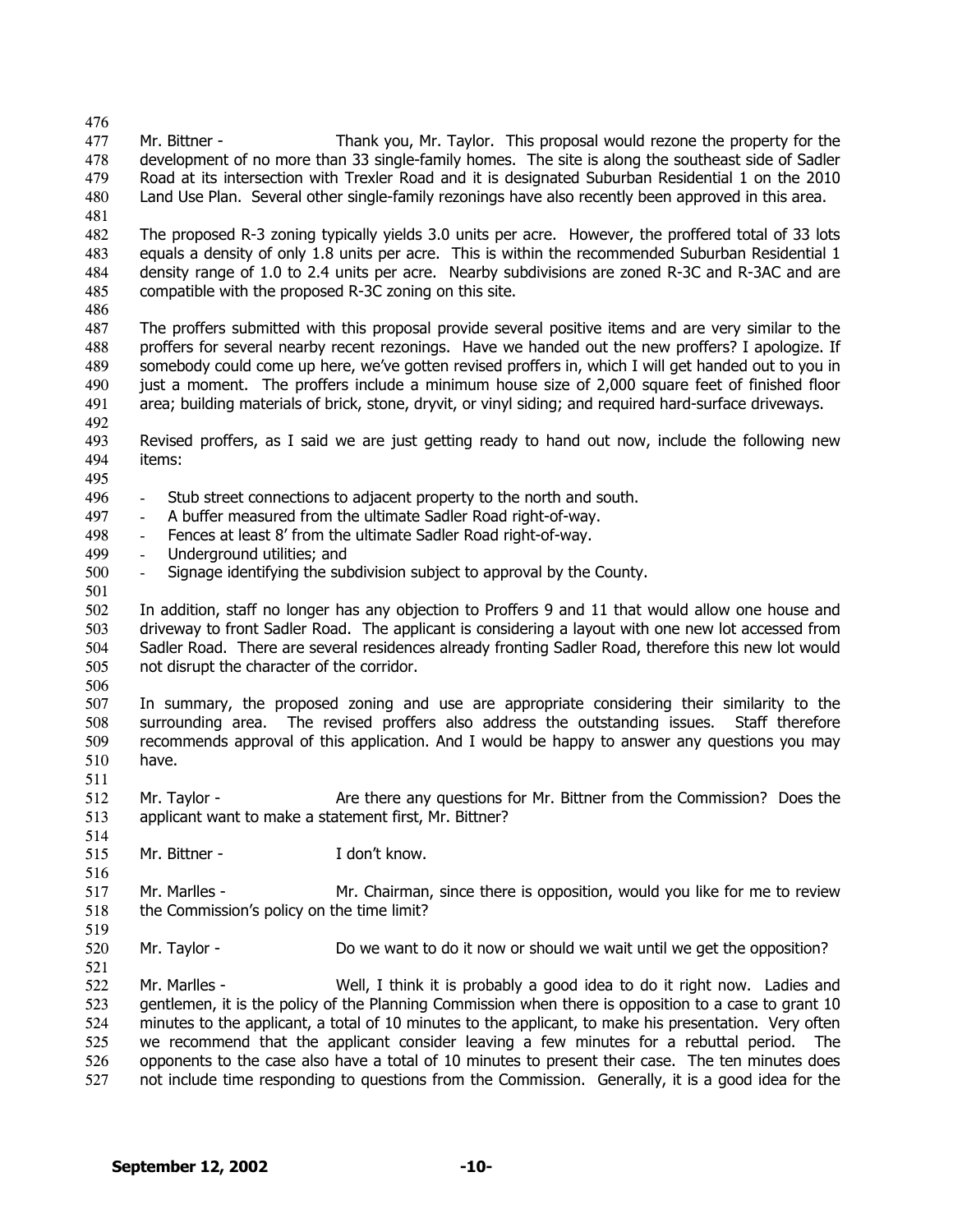- opposition, if they have a spokesperson, that tends to make the best use of the available time. Would you like to leave a minute or two? 528 529
- 531 Mr. Farmer - Yes, I would like to leave some time at the end for rebuttal or questions.
- 533 Mr. Marlles - CK. I will leave two minutes then.
- 535 Mr. Taylor - The Is two minutes adequate.
- 537 Mr. Farmer - How about 7 or 8? I am not going to take but three right here.
- 539 Mr. Taylor - **OK.** If you only take three right here, you've got seven minutes left.
- 541 542 543 544 545 546 547 548 549 550 Mr. Farmer - OK. Save me seven. I am not going to take very long right now. Mr. Chairman, and members of the Planning Commission, my name is Neil Farmer and I am a member of Willbrook, LLC and I have asked for this request to rezone 18.6 acres for R-3 conditional singlefamily. All of the proffers that you see in front of you are pretty much proffers that I worked out with members of the staff, and my representative of the Planning Commission who is in that district. The only thing that I would like to add to this, with my discussion here tonight, is that the staff, this morning I talked with Mr. Ed Presario, who was President of the Cedars Homeowners Association, and I promised him that I would give him or somebody else in his subdivision a letter or you, if so be it, promising the following, which I am going to read the letter which I want to state on the record:
- 551 552 553 554 "At the time of the initial subdivision development on the property line adjacent to the Cedars Subdivision, the developer may install a 10-foot buffer or install a 6-foot privacy fence and/or landscaping. The County shall not be responsible for maintenance." So, I'd like to save any time for questions or rebuttal if there is any.
- 555

530

532

534

536

538

540

556 557 558 559 Mr. Taylor - Thank you very much, Mr. Farmer. Now let us proceed with the opposition. There were two people who had their hands up. Are you together, or would you like to go one at a time? All right, sir, if you would come down to the podium please and state your name and address for the record.

560

563

565

561 562 Mr. Dave Cummings - My name is Dave Cummings. I am a resident of the Cedars Homeowners Association, a member of the Board, Mr. Taylor, ladies and gentlemen.

564 Mr. Taylor - Thank you very much. Please proceed with your comments.

566 567 568 569 570 571 572 573 574 575 576 577 578 579 580 Mr. Cummings - Just generally, I have lived there for about eight years and we've got neighbors here that have lived there up to 12 years. They are surprised that we are so early on the agenda. We were told that Three Chopt was coming later and we had people planning to be here at 7:45 p.m., so unfortunately those people are not here, but in any event, the property that is just to the west of the Cedars there under condition tonight or under discussion is a very heavily wooded area zoned A-1. The folks whose property is impacted, I think, to a person we were all told when we moved in that we were paying more for that property because it did back up to wooded property that would not be developed. It was under control of the church or family, but there were wetlands back there and it would stay A-1, Agricultural. The established view that we have is of the trees. It is very heavily wooded, deciduous trees. The border of the property there is being maintained by the homeowners. Some of us have even cleared underbrush and moved dead trees from that property without really intending to encroach on it, planted flowers and so forth. We received notice of this about 10 days ago. One week ago last night we met with Mr. Farmer for the first time to try to talk about what was planned and to get an understanding of what the issues were. Over the weekend we tried to meet together to evaluate our options, to get a copy of the staff report, and review it.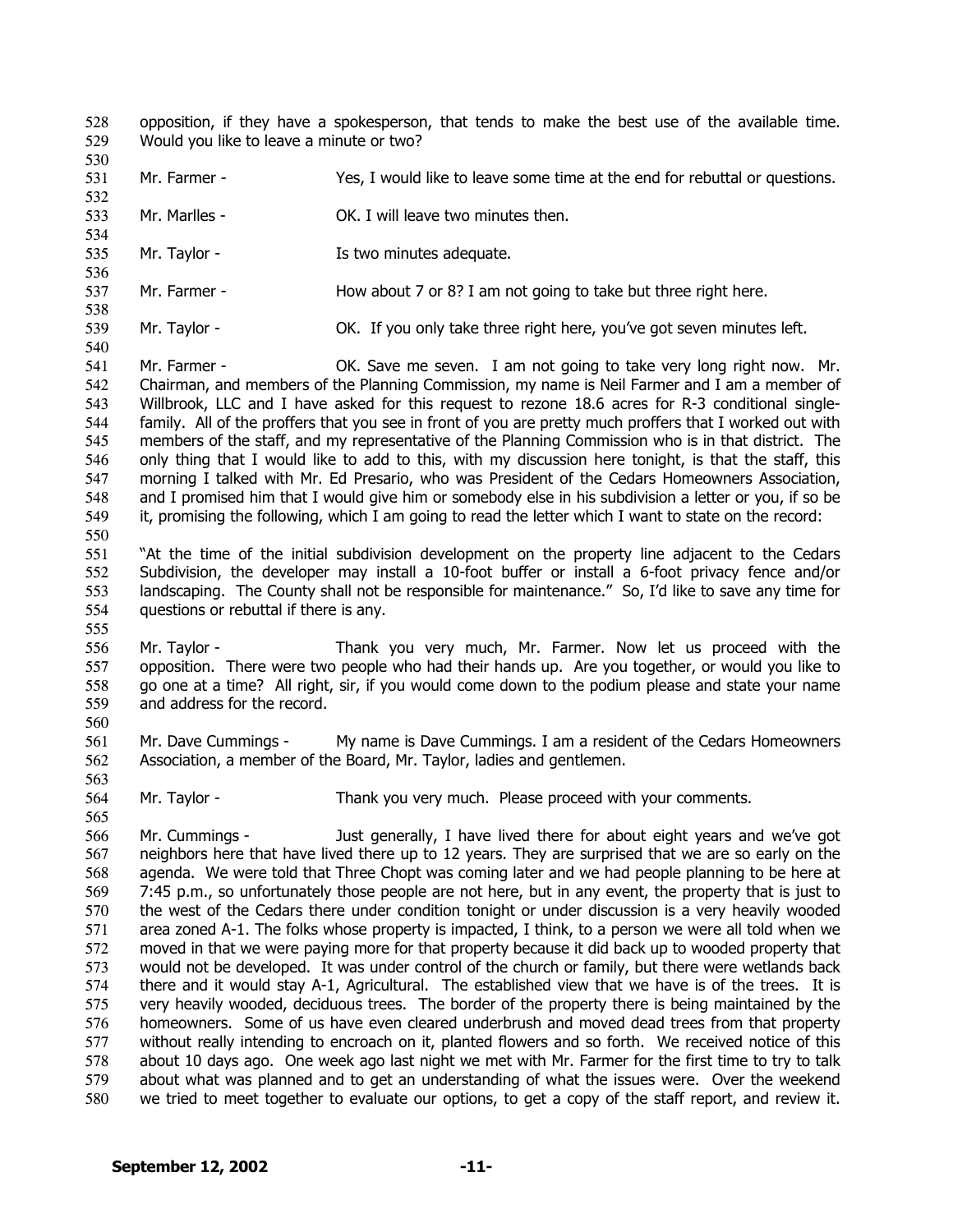We even tried to contact an attorney to help advise us, but then we found out yesterday that he was conflicted out, so we are on our own. We have several concerns. Sadler Road is simply not a road to accommodate more traffic. I talked to Mr. Taylor about this and you told me that you want the housing developer to put money in there to develop a road, and we understand that, but right now we have kind of a chicken and egg thing. The road is simply not able to handle more traffic. The density was a concern, the impact on the schools and water and so forth. The removal of trees and green space was a concern. We wanted to maintain the integrity of the neighborhood and keep the trees there. Certainly if there is development we recognize that the County Land Use Plan does recommend residential development, but we need to consider things like safety during construction. There are many young children that live back here, the noise from the interstate has been an issue, and the removal of trees will compound that. As we indicated, we met with Mr. Farmer and we talked about a number of things that we could do to address some of those concerns. Unfortunately, given the time, we have simply not been able to come to a mutual understanding. So, our points are really  $#1$ , if we had our druthers, we would like the land to stay agricultural, whatever that means, but to keep trees there. There is enough development going on in western Henrico County. We need some green space. We need to keep some trees somewhere. Recognizing, however, that you may be inclined to approve this, we would really request some time to be able to meet with Mr. Farmer, to address things like what he has brought to the table this evening. I have been out of town and a number of us have not even heard about this letter until five minutes ago or six minutes ago, and it would really be helpful if we could sit down with Mr. Farmer and work out some mutually agreeable issues so that we could come back with unanimous approval of this property and the request that you have before you this evening. We have proposed some issues to Mr. Farmer. He has responded back, and we are right in the middle of trying to negotiate those items. So, that is my position and any of the others would like to speak. I know Mr. Presario is on his way. Oh, he is here. So, I will cut my time there and let him speak. 581 582 583 584 585 586 587 588 589 590 591 592 593 594 595 596 597 598 599 600 601 602 603 604 605 606

607 608 Mr. Vanarsdall - Would you show me where your house is?

609 610 611 612 Mr. Cummings - Yes, sir. It is, well, I don't know how to point! OK, I live right there (referring to rendering) right in the middle. My neighbor is here this evening. She lives right beside us. The other neighbor lives right here, and we've got, of course, all of the homes along this stretch…

613 614

615

617

619

623

626

Mr. Vanarsdall - All of these back up to the wooded area?

616 Mr. Cummings - Yes. That is correct.

618 Mr. Vanarsdall - Who was it you said told you this wooded area would always be there?

620 621 622 Mr. Cummings - The person that told me was the builder of our home, and the person that told Ms. Vinci, I think, was the builder of their home, and the realtor that was representing the sale.

624 625 Mr. Vanarsdall - It is always interesting when we hear that. It is always interesting to me why anybody would tell anybody that.

627 628 629 630 631 632 633 Mr. Cummings - And why would we believe it without it being in writing. And that is exactly why we would like to get some of these things in writing that we are hearing tonight because, otherwise, who knows what could happen. A side letter is good, but having something in writing is better; having something in the proffers is even better. And that is really where we'd like to see it, so there can be some mechanism to come back and enforce it if there is ever an encroachment. We've talked somewhere between a 10 and a 30 ft. buffer, some trees or some landscaping, or conditions on, for example: the neighborhood when, if and when it does get developed they should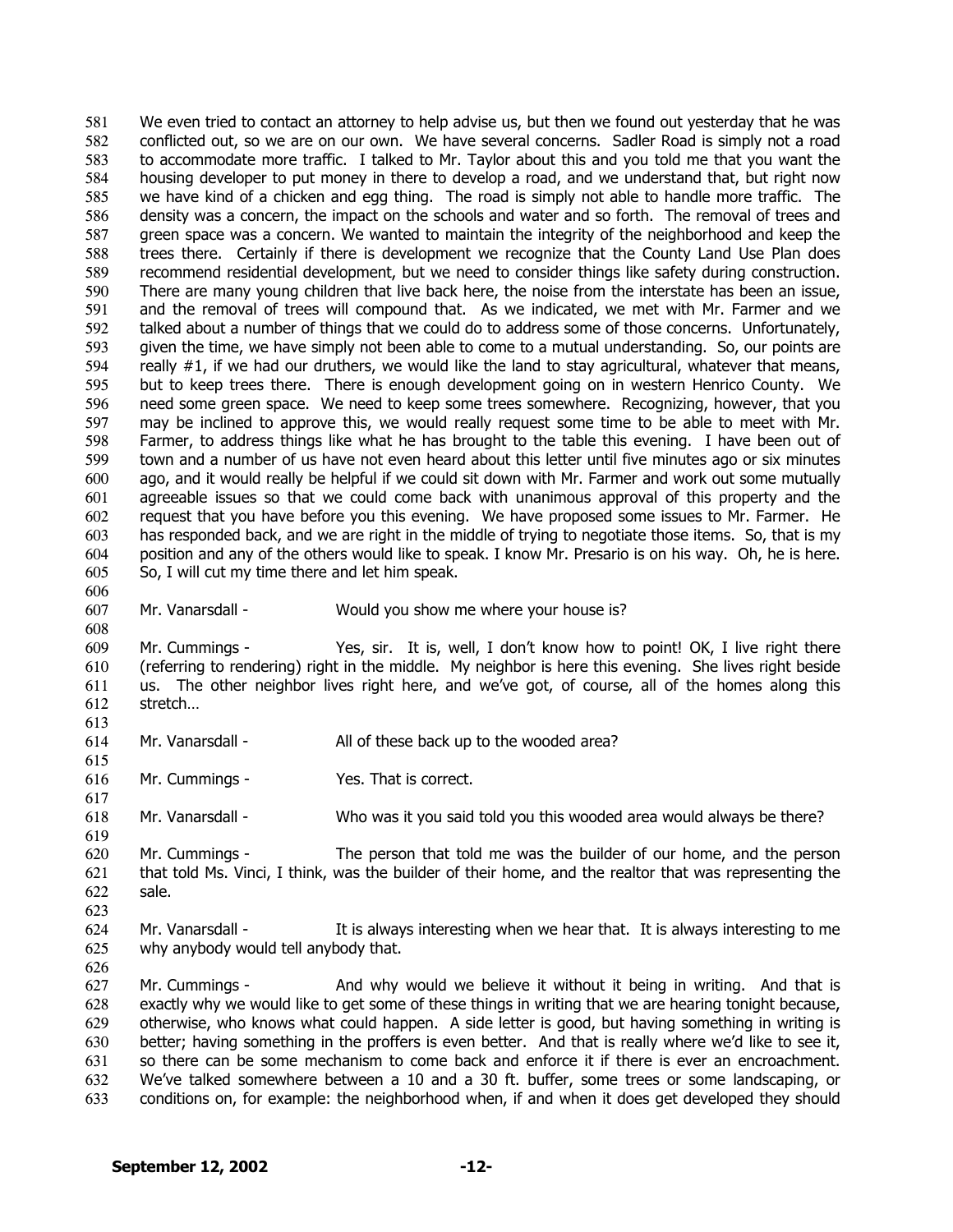adopt some zoning restrictions to preclude the removal of trees, like our neighborhood does, so that we can't cut down trees on our own volition that would impact other people, because everybody enjoys the trees. So, those are some of the things we are trying to work out. 634 635 636

637 638 639

641

643

645

662

664

670

672

Mr. Vanarsdall - Thank you.

640 Mr. Jernigan - Mr. Cummings, when did you meet with Mr. Farmer?

642 Mr. Cummings - A week ago last night.

644 Mr. Jernigan - Did you all have a pretty good meeting?

646 647 648 649 650 651 652 653 654 655 656 657 658 659 660 661 Mr. Cummings - It was a fairly lengthy meeting. We got, for the first time we were able to see a design of the plot that he had laid out. You know, he has represented that, I think, Mr. Bittner, and I'm sure he spent some time looking at this. The density turns out to be about 1.6 homes per acre; however, it is a little misleading, because there is a substantial amount of wetlands on that property, that as I understand, and I am no environmental expert, cannot be developed. So, when you take that land out and take the land for the roadway out, it looks like the density is much higher. The lots would be 1/4 of a acre size, which would be, whatever that works out to be, 3 plus homes per acre, and the Land Use Plan, as I understand it, recommends somewhere between 1 and 2.2 or 2.4 homes per acre, so when you factor out the wetlands and the roadway, the proposal is actually a higher density than what is in the Land Use Plan. So, those are some of the things that we are trying to talk about and understand. The size of the homes. We wanted to try and make sure that they weren't going to degrade the area, that they would be at or above the existing homes, the quality of homes. And Mr. Farmer indicated it was his intention to build substantial homes, 2400 sq. ft., enclosed garages, nice landscaping and all of that, and that is great, but that is the kind of thing we just want to work through and make sure we have a good understanding of what is there and some assurance that that will happen.

663 Mr. Jernigan - Well, the proffers say 2000 sq. ft.

665 666 667 668 669 Mr. Cummings - That is right. And that is one of the things we had talked about, if he is willing to build homes and intends to build homes that are more substantial, why not put it in the proffer? And, of course, he's made the representation, and I can understand it, that if economy goes sour or if there is another attack like the one we just commemorated yesterday, there may not be a market for large homes, so he wants the ability to build small homes.

671 Mr. Vanarsdall - These proffers are dated today.

673 674 675 676 677 678 Mr. Cummings - No. I have not seen those. We, like I said, we just heard about that 10 minutes ago, now. So, I guess the bottom line, if we could have 30 days, again I am sure Mr. Farmer is on a tight time schedule and he wants to get this developed quickly, but if we could have some time to look at those new proffers and work out something that is mutually agreeable, then I am sure we could come back in a month with something that is supportable by everybody, and that we could then avoid any further discussion about it.

- 679
- 680 681 682 683 Mr. Jernigan - I have one more question. The things that you want to talk about, I am sure you have a list, were they discussed at the meeting you had with Mr. Farmer, or is this something that has come up of late?
- 684 685 686 Mr. Cummings - Some of them were discussed. Some of them were not because after we met with him, I guess there were about six or seven homeowners that were there. There are a number of others that are impacted, so we tried to communicate to those folks what we had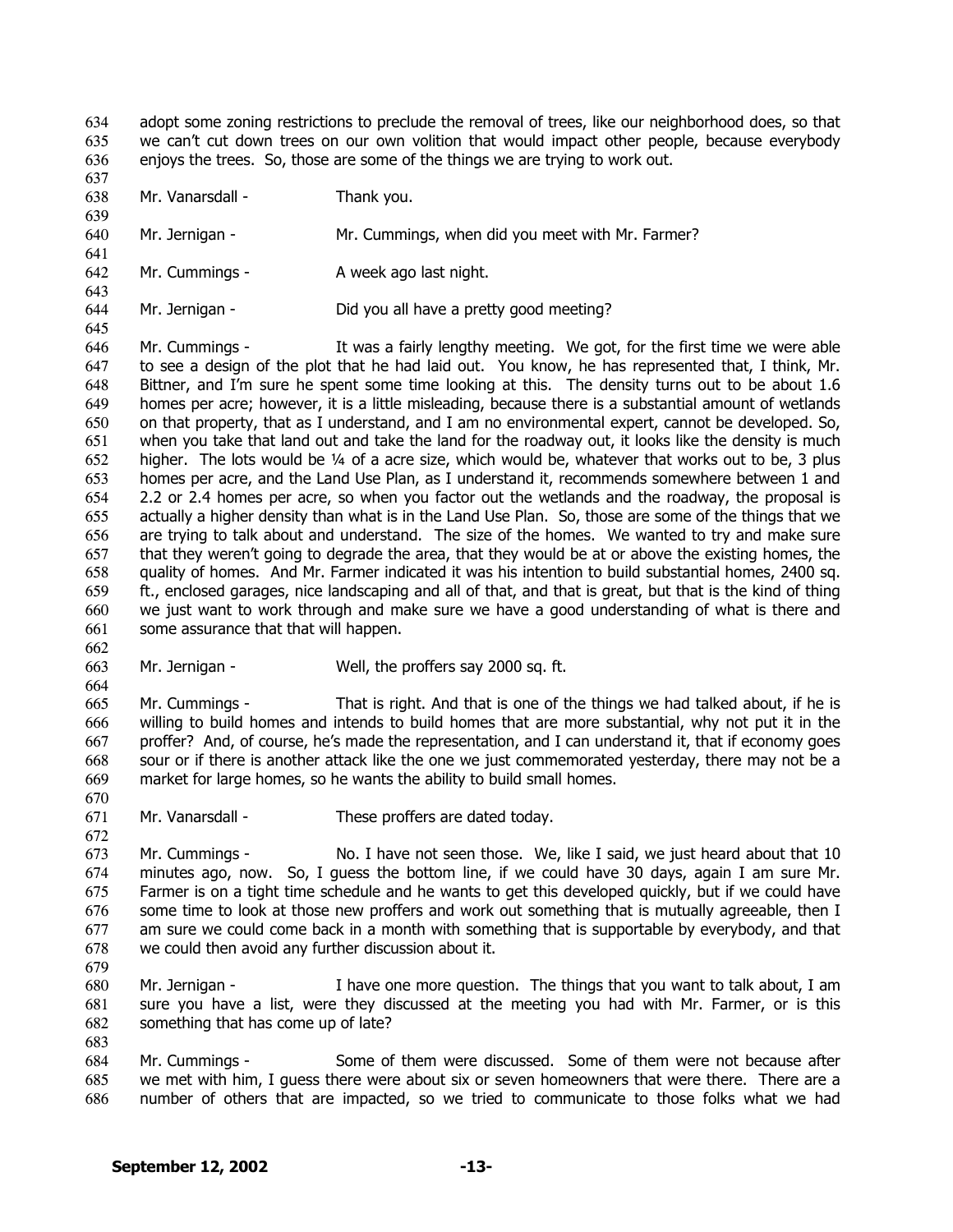discussed and get some feedback. They brought up some other points that we simply didn't have time to address at that meeting, and we haven't been able to address yet, so there were some things that we talked about then and there are other things that are issues of concern, and I don't think there is anything that would undermine an eventual plan that is workable and acceptable to everybody. It is just that we haven't had time to do it, and here we are. 687 688 689 690 691 692 693 694 695 696 697 698 699 700 701 702 703 704 705 706 707 708 709 710 711 712 713 714 715 716 717 718 719 720 721 722 723 724 725 726 727 728 729 730 731 732 733 734 735 736 737 738 739 Mr. Taylor - Mr. Cummings, the one thing I wanted to ask you is, and we can't see it from this map, how deep are the lots that back to the property line, or more specifically, if you could get it for me sir, about how many feet are there between your back lot line and your house? Mr. Cummings - I don't know, but I would be glad to go measure it and report back to you on that. Mr. Taylor - Is it 50 yards, 20 yards? Mr. Farmer - I think he has got 35-foot setback since he is in R-3A zone. Mr. Taylor - Thirty-five foot setback from the property line to the back of his... Mr. Cummings - That may be what is in the Code, or the zoning restriction, but what it actually is I don't know. Mr. Taylor - Is it wooded from your back fence to that line or is that all clear? Mr. Cummings - No. When, at least my property and most of the others from the back door to the property line is cleared. The trees start at the property line. Mr. Taylor - Is there a fence or anything there? Mr. Cummings - No. One of the neighbors down the corner, and I think one further down, have built fences, three-foot fences for pets and that sort of thing, but generally there is not a fence line there. Mr. Taylor - Are those fences in line that back along all of the proposed property that Mr. Farmer proposes to develop? Mr. Cummings - Well, again, here we go. Oh. I don't know if that is better or worse (referring to rendering). It may be worse. Mr. Taylor - It is better by virtue of the fact that I can see that as the road flares away from that boundary line, the backyard is substantially deeper. If you can, which is your house, sir? Mr. Cummings - Well, I don't know exactly. I think I am, that may be me right there (referring to rendering). Let's see. I think that it is this one. So, the backyards of most of these homes are cleared all the way to the property line. This lot here is, I think, the deepest one, and then this home has kind of a pie-shaped lot that was impacted by the, I guess it is the development down here. There was a sewer line that had to be built, and it ran along the property line to somewhere in here (referring to rendering), and then went to connect into the culvert, so some of these folks have already been impacted by this construction down here. This must be an old photograph because there is now a substantial neighborhood right here, and when this neighborhood was put in, was it that? Sadler Woods? Substantially all of those trees were cleared out, and I am sure was unhappy about that. This is St. Anthony's Church, and they did put a fence down along this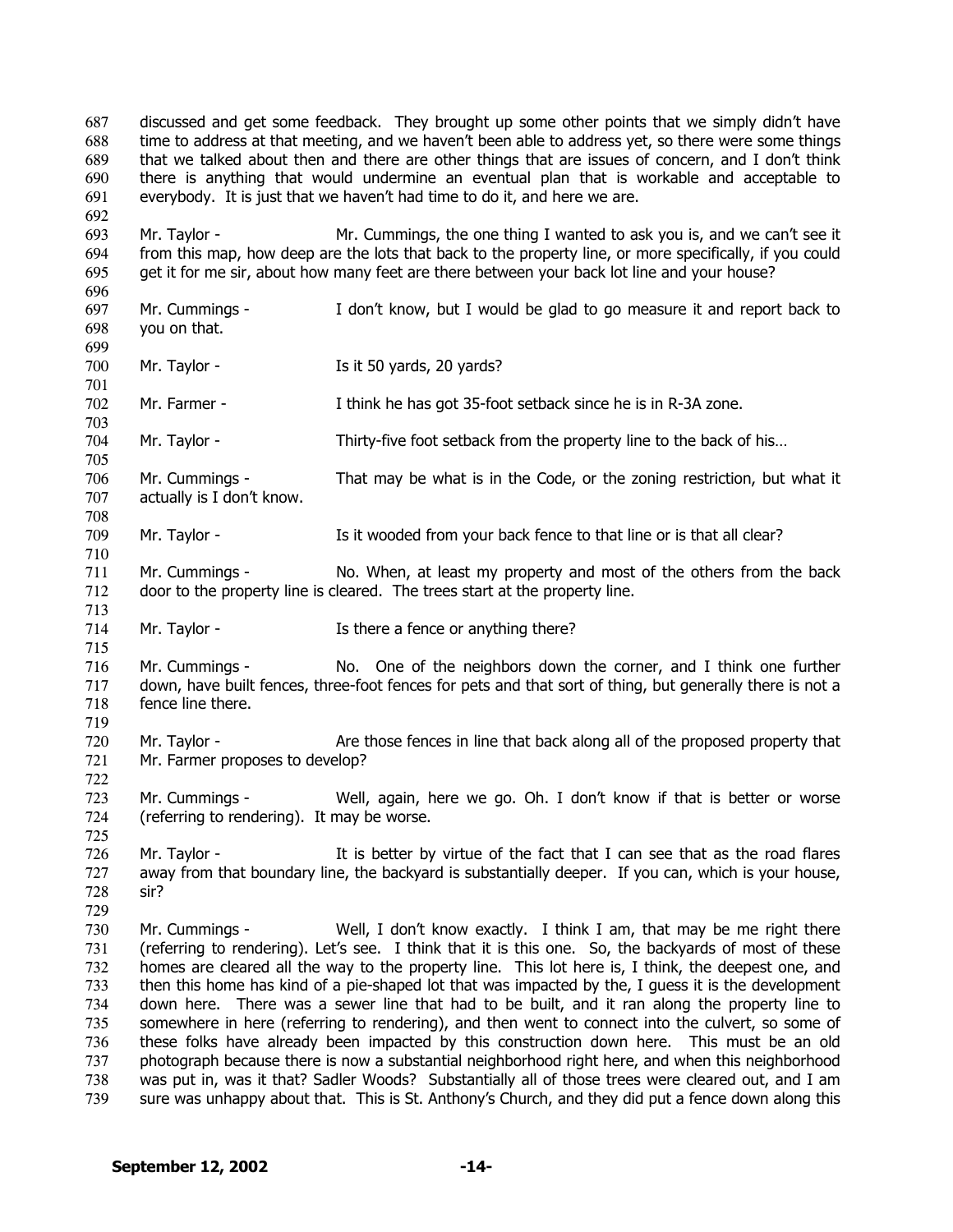side to try to provide some barrier between the neighbors and the church, but anyway, I guess, to get to your question, from the back door here to the property line is grass, and then is very heavily wooded trees right in here, and again, what we are talking about is leaving a buffer of trees along here that would provide at least a modicum of an acceptable view from this area. It would alleviate the noise that comes from the interstate. It would provide some separation between two neighborhoods that are probably going to be substantially different. These folks that will live in here eventually, too, I am sure would like some trees and how much is going to be cleared in development I don't know, but if we can have some assurance that these trees will be left, it will benefit everybody. And, obviously, with the water impacts we have now and some of the other things, the more greenery and the more trees we have, as opposed to just clearing the land, and letting the water run off, I think it is something that would be in everybody's best interest. 740 741 742 743 744 745 746 747 748 749 750 751 752

753

764

770

773

781

783

786

788

Mr. Taylor - **Have you considered planting trees in your backyard at all?** 

754 755 756 757 758 Mr. Cummings - Well, certainly, that is possible, but to plant a tree now, it would take 50 years for it to grow the size of these or longer, and the homes were built and constructed and landscaped as they are, so to come in and try to put a substantial tree in the middle of a 20 or 30 foot backyard, it is certainly a consideration, but it is not a very good alternative.

759 760 761 762 763 Mr. Taylor - Well, in terms of consideration though, one of the trees that is used with great success in the Richmond area are Leyland Cyprus, which are reasonable, tough, grow fast, and provide a green screen within eight years, and I mean, there is a possibility that no matter what we do here that the individual owners, in their own back yard and on their own property line, could put in some kind of trees to supplement what Mr. Farmer does.

765 766 767 768 769 Mr. Cummings - Certainly. And that is a good point, and again, that is something that we need to try to figure out what works, because as I understand it from what I just heard a few minutes ago, he is willing, I think he has offered 10 feet plus some landscaping, and maybe a line of Cyprus or something on the other side of those trees would be the right thing to do, but if we could just have some time to sit down and work it out. That is really what we would like.

771 772 Mr. Vanarsdall - It won't be easy for you to do that now. Maybe you can do that next time.

774 Mr. Cummings - Yes, sir.

775 776 777 778 779 780 Mr. Taylor - Mr. Cummings, thank you very much. We have a few minutes for another speaker, and then we want to talk to Mr. Presario and he just came in, so if we may, sir, if you would indulge us, we will just go to the next speaker and see where we go. Thank you very much for your comments. Mr. Presario, do you want to speak? There was a lady that wanted to talk. How much more time do we have?

782 Mr. Marlles - About five minutes and 30 seconds.

784 785 Mr. Taylor - We have five minutes and 30 seconds for whatever speakers would like to speak. Maybe we will start with Mr. Presario.

787 Mr. Presario - I would like to speak, too. I am not with them. I am across the street.

789 790 Mr. Taylor - **OK.** We will try to fit everybody in, but you will have to be brief and fit inside of five and a half minutes.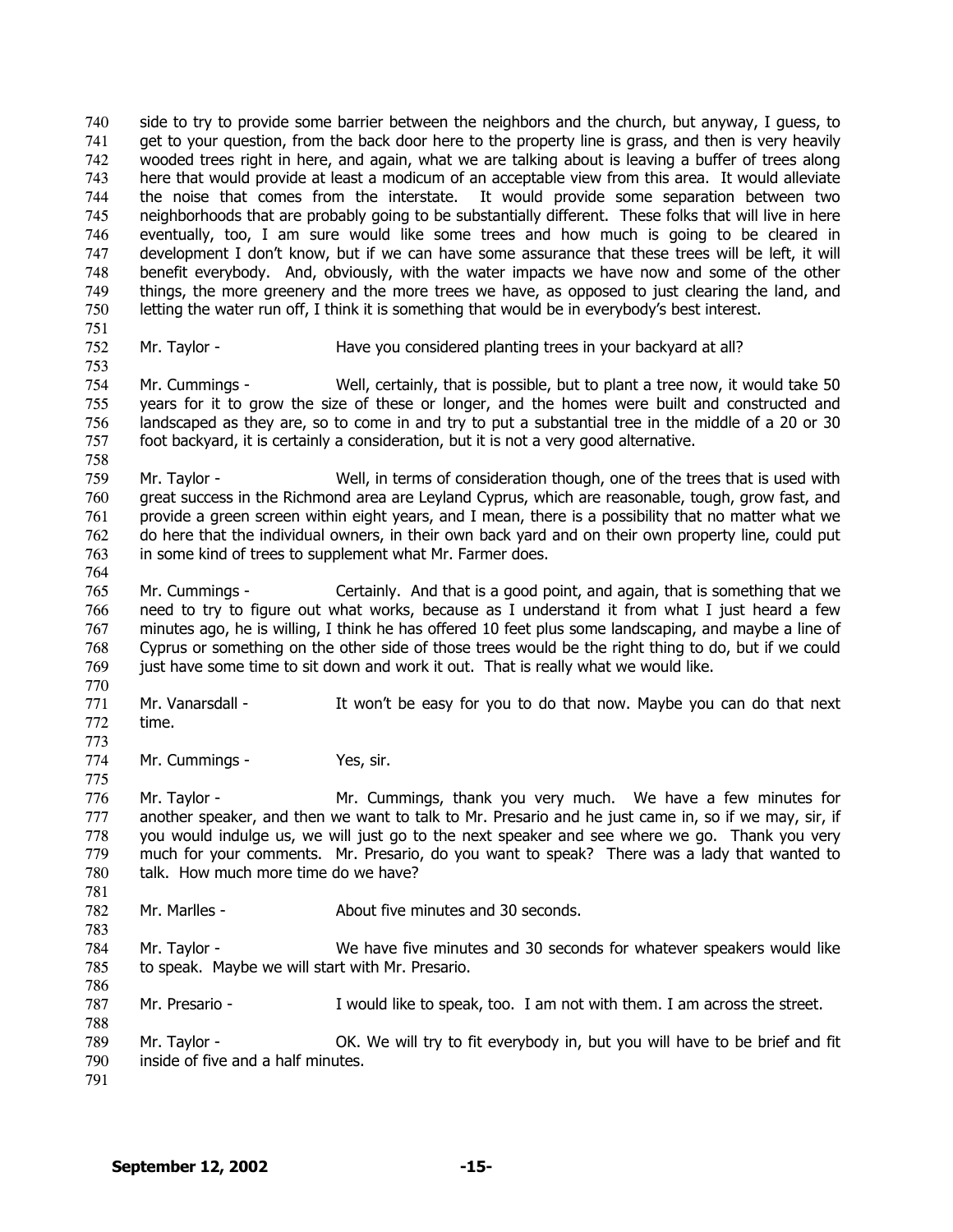Mr. Presario - Thirty seconds. I won't take all five minutes. I came up here to talk to a significant amount of neighbors as well as Neil Farmer, and Neil and I got off the phone late last night, around 9:00 p.m. I think I told you, Mr. Taylor, and we were able to come up with a proposal of the 10 feet buffer or the fence and/or landscaping. Since that time I have only had an opportunity to send an e-mail to the neighbors. It is a pretty good e-mail chain where the stakeholders hopefully have received the e-mail by now. But that was sent at 9:00 p.m. last night, and I asked them to respond back to me this morning without any success. So I don't know if they responded back to my home e-mail or work e-mail, but in that respect, I think we are making progress in terms of the concessions that both parties are going to make. We are just not quite there yet. And, unfortunately, I was late for this meeting here. I apologize for that. I haven't been able to make any phone calls to find out if 10 feet is acceptable to the stakeholders whose immediate homes are impacted, as well as the 10 that would be impacted at some time in the future. So, unfortunately, the position we are at right now, I don't know and I don't feel comfortable in speaking on behalf of the homeowners, saying yes, they will accept the 10 feet. I know from speaking with them and conversing with them over the past eight days, they were looking for a little something more than 10 feet. 792 793 794 795 796 797 798 799 800 801 802 803 804 805 806 807

809 810 Mr. Marlles - Sir, just for the record, would you mind stating you name again, and address.

812 813 814 Mr. Presario - Sure. Ed Presario and I am at 4707 Cedar Branch Court and I am representing a significant amount of folks of the homeowners present, so I am not one of the eight that is directly impacted at this point.

816 817 Mr. Taylor - The discussions you have had with Mr. Farmer, which you say are not complete yet, were they going satisfactorily?

819 820 Mr. Presario - **I** believe we were making progress, and both parties were meeting half way. Yes.

821 822 823 824 825 Mr. Taylor - Thank you very much, Mr. Presario. If we might, let us go to the next speaker because we have got two more speakers. Sir, would you like to come up, if you're ready to come up. Let's roll, and if you would, just identify yourself for the record and we would indulge you to please be very brief.

827 828 829 830 831 832 833 834 835 836 837 838 839 840 841 Mr. Stephen King - Oh, I will be. My name is Stephen King and I live at 4770 Sadler Road. It is right across the street from, pretty much the corner of this proposed development. I don't oppose the development. I just want to register my concern about the road conditions. You know, I have been out here for 15 years. I have seen all of the developments come in, and nothing has been done to the road. It is dangerous. My wife and child try to walk out there sometimes and there are dump trucks all over now, everything. There is a hairpin curve still up there, and you know, the roads, there are no shoulders or anything, and again, I don't want to lay all the blame on Mr. Farmer either. He is kind of the last one in, but the other developments, nothing has been done to the road to put 100 houses in above us. I just want to, I am registering my concern for the shape of Sadler Road. And again, 30 more houses probably isn't going to do any more damage to it than what it is now, but it is not safe now, and from what I hear from some neighbors who have talked, there are no plans to do anything to Sadler Road, and somebody is going to get killed out there before it is all said and done. The speeds are way too high. That's all. I don't oppose this development and I've been there 15 years. I am right across the street from it.

- 842 843 Mr. Taylor - Thave heard that issue before. Mr. Marlles, is there anybody from roads here tonight? Thank you, Mr. King.
- 844

808

811

815

818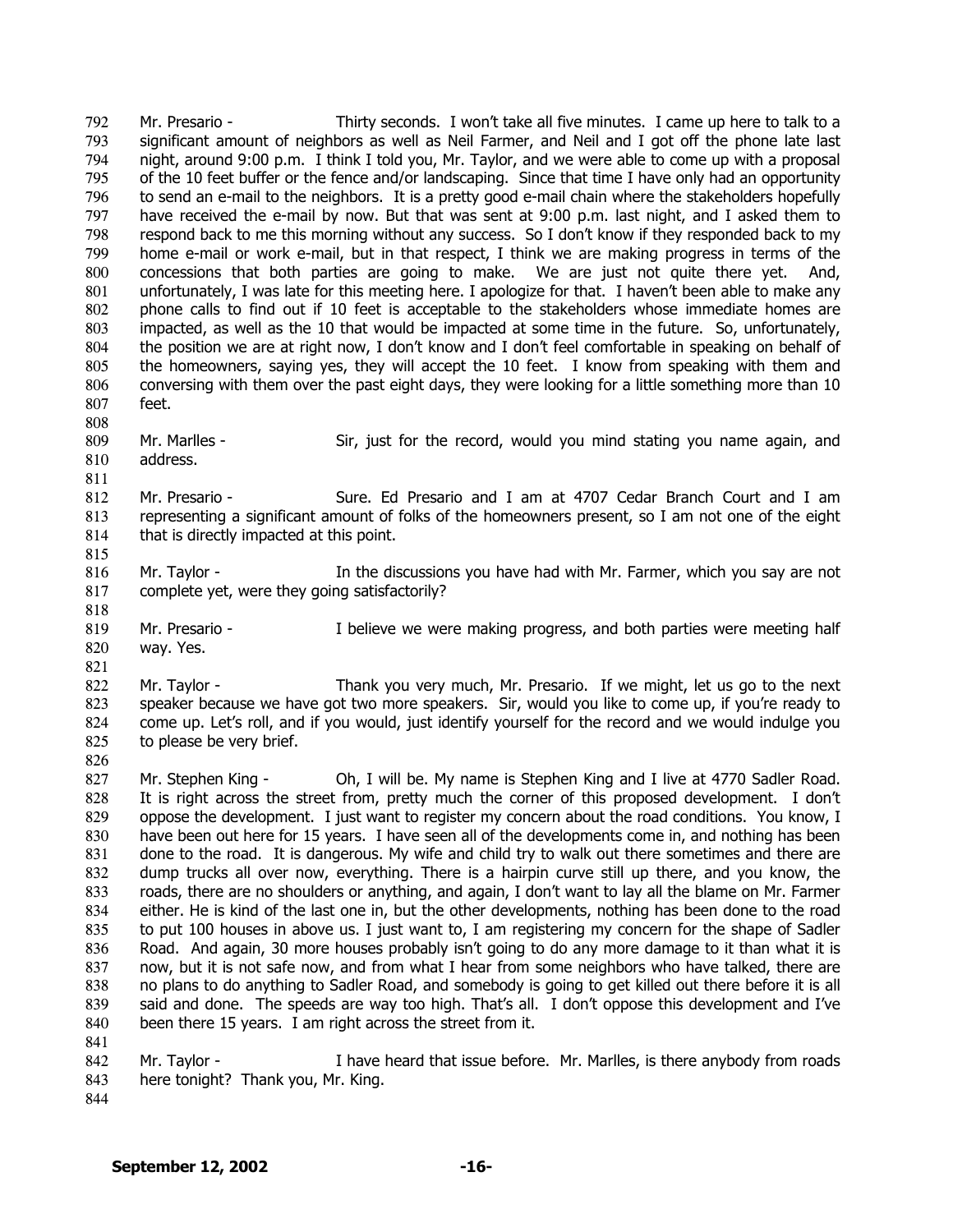Mr. Marlles - No, sir, there isn't. I will say that, and maybe Mr. Bittner could speak to this, we did get comments from Traffic Engineering on the impact of the proposed development on Sadler Road. 845 846 847

849 850 851 852 853 854 Mr. Bittner - Yes, Public Works did say in their official comments that Sadler Road could handle the traffic generated by this. I also asked them if there are any plans for improvement of Sadler Road and they said the general framework is Sadler Road will be improved with development, meaning as a new subdivision or something else comes in, that portion that fronts on Sadler Road would be improved, but there is no overall plan to improve or widen Sadler Road in its entirety.

856 857 858 859 Mr. Taylor - **Did we get any indication from them on the safety history of that road.** I use that road often. It is curvy. It is difficult to ride on or drive on, but I learned how to drive a car on roads like that, so I am more or less used to it. Somebody who is used to today's super highways may not have encountered frequent curves and hairpin turns, in their driving.

861 Mr. Bittner - They did not supply us with any safety numbers or reports.

863 864 865 866 867 868 Mr. Taylor - But I do know it, just as you say, and Mr. Tyler is here tonight and as a developer he knows that as development proceeds, traffic increases. As traffic increases, the need for road improvements becomes recognized and the road improvements are made, so it becomes a cause-remedy situation, and apparently what we are hearing is for the existing number of people on there that the County feels that it is adequate, given everybody drives carefully, which should always be the rule. Thank you, Mr. Bittner.

870 871 872 873 874 Mr. Cummings - I would just like to say one thing. The road is not adequate for the existing traffic. More traffic is going to make it worse. This gentleman is exactly right. I have had a school bus come at me, and you'd better be off the shoulder and there are not shoulders along the road, and you could hit a rock, a tree or anything. The road simply is not adequate for the traffic that is there today.

876 877 878 879 Mr. Taylor - We recognize the shortcomings of the road and I think that Highways is too, and I'm sure somewhere in the Highway plans, there are projects for the improvement of Sadler Road.

880 Mr. Marlles - Mr. Chairman, we've got about two minutes left for the opponents.

882 Mr. Taylor - You are not counting my times, are you?

884 Mr. Marlles - No.

848

855

860

862

869

875

881

883

885

888

886 887 Mr. Taylor - **OK, let's see.** We have about two minutes. Who would like to speak? Sir, if you would, come down and identify yourself. We'd be happy to hear from you.

889 890 891 892 893 894 895 896 897 Mr. Chris Martin - My name is Chris Martin and I live at 4804 Cedar Branch Court, which is right on this corner of the development (referring to rendering). I would just like to convey my concern about some of the points that been raised, hearing about this fairly last minute, and I am significantly worried about the property value, and if there is 2,000 square foot houses that back right up with nothing but grass in between. Right now, there are a lot of nice trees back there, and it really is worrisome without some sort of off-set. I think your point about the trees was well made. Most of the houses, actually all of the houses there, are large two-story houses, and you would still see over pretty much any trees except for the large pine trees that are already there, and some of the larger deciduous trees, so I don't mind the neighborhood back there, I just like to have my own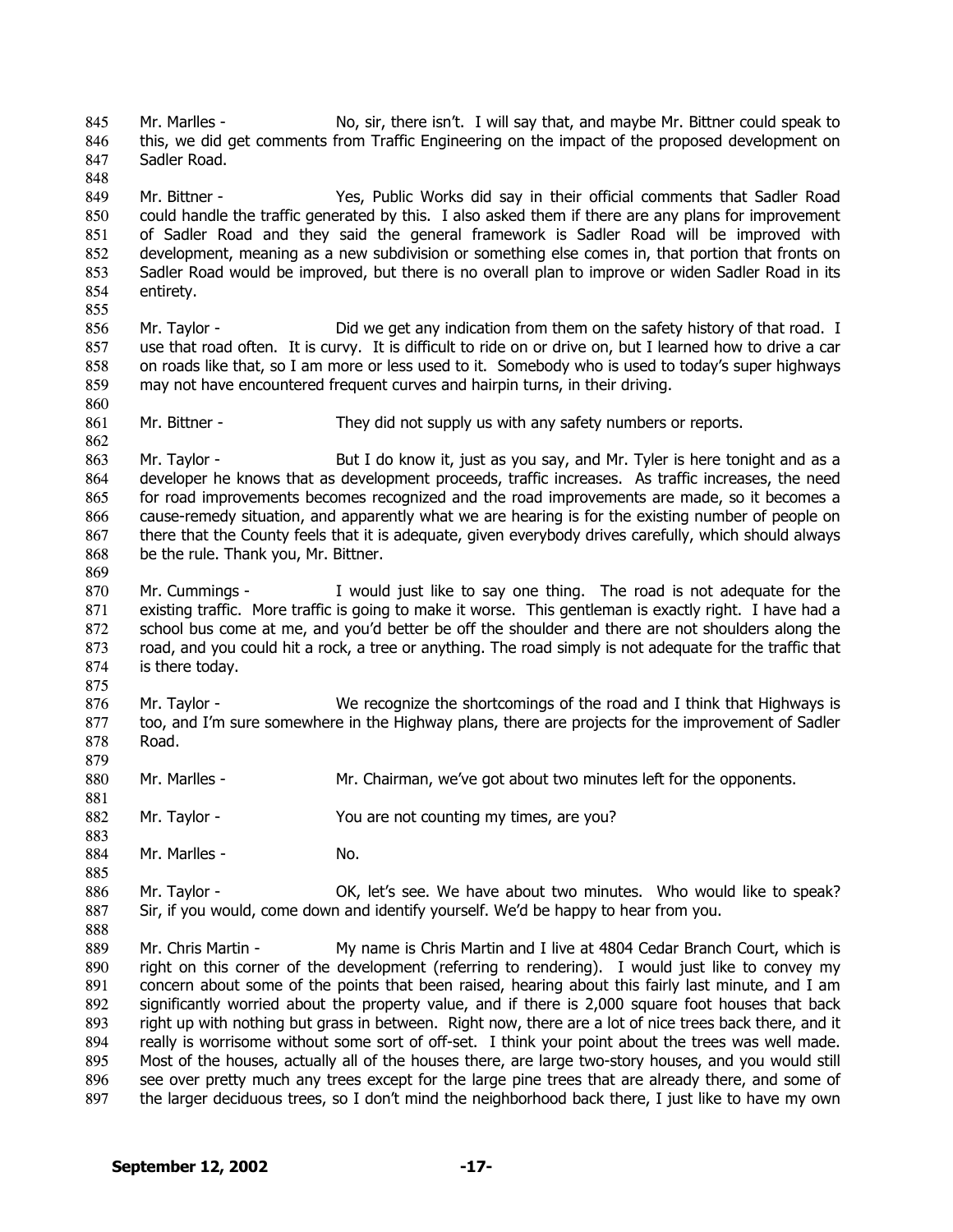home to stay the same way I bought it, so I don't want to have the whole neighborhood changed behind me. I am really worried about that. 898 899 900

901 902 903 Mr. Taylor - And you would hope that some trees are saved along the property line? Is that what you said?

904 905 906 907 Mr. Martin - That would be an effective remedy from my standpoint. If there was some sort of a kind of buffer in between whatever houses they want to put up, that and/or change the dynamics of the size of the houses, I think, the economics behind it would be something that I would support, personally, not speaking for the rest of the development.

908 909

910

918 919

925

Mr. Taylor - Thank you, sir.

911 912 913 Mr. Jernigan - Mr. Martin, excuse me. What you say is the average size of the house in the subdivision now?

914 Mr. Martin - **Probably 2200 to 2400 square feet, somewhere in there.** 

915 916 917 Mr. Jernigan - **OK. Thank you.** 

Mr. Taylor - Thank you. I guess we will hear from the applicant now. Neil.

920 921 Mr. Farmer - I think it is all Webb Tyler's fault. He's got too many lots across the street in Sadler Green.

922 923 924 Mr. Taylor - I thought GM and Ford had something to do with it. They made too many cars.

926 927 928 929 930 931 932 933 934 935 936 937 938 939 940 941 942 943 944 945 946 947 948 949 950 Mr. Farmer - Yes. Just kidding. Seriously, I would just like to respond that it has always been my understanding that the Planning Commission was meeting about zoning issues, and I requested R-3 zoning with certain proffers which I have worked out with the staff. The last-minute proffers that were submitted to the staff on Tuesday, the only changes on that were two proffers which were at the recommendation of staff, which have to deal with stub streets, stubbing into the property on the north and south and saying that the subdivision sign would be approved by Henrico County. So, they were the only two changes that were made. It was nothing substantial. Like I said, I have always been under the impression that the planning was an issue about zoning, density, uses, land uses, highest and best use, and that is what I thought we were to discuss here tonight. It also has been my past experience from developing real estate for the past 15 years that the County has, I don't know if it is a policy but an unwritten rule that they do not like to get into buffers between residential and residential. What you've got here is houses with backyards that will back up to houses which will have backyards. And it, I hopefully had solved that by promising the people in the Cedars Subdivision that I will give them either a buffer or a privacy fence and/or landscaping, so they have that situation taken care of. I would prefer to take care of that without getting involved with proffers, at the recommendation of staff, because as the staff has said, it is too complicated and cumbersome to enforce, which you are experiencing tonight. You are getting neighbors backing up to neighbors. It is houses backing up to houses and I have told them I will promise them and I am stating it on the record right now that they will either get a buffer which will remain wooded or if they so choose, they will get a fence or landscaping. The problem is in meeting with them that they have got 8 to 10 people who back up to this neighborhood, and it is hard to get a consensus, which is the reason the County does not want to get involved with it. So, I feel like I would appreciate you all voting on the zoning and Land Use Plan or the highest and best use of this property, which is R-3, and I will work out privately with them the issue of a buffer or fence. And, you know, I thought I had done that, and that is it in my opinion.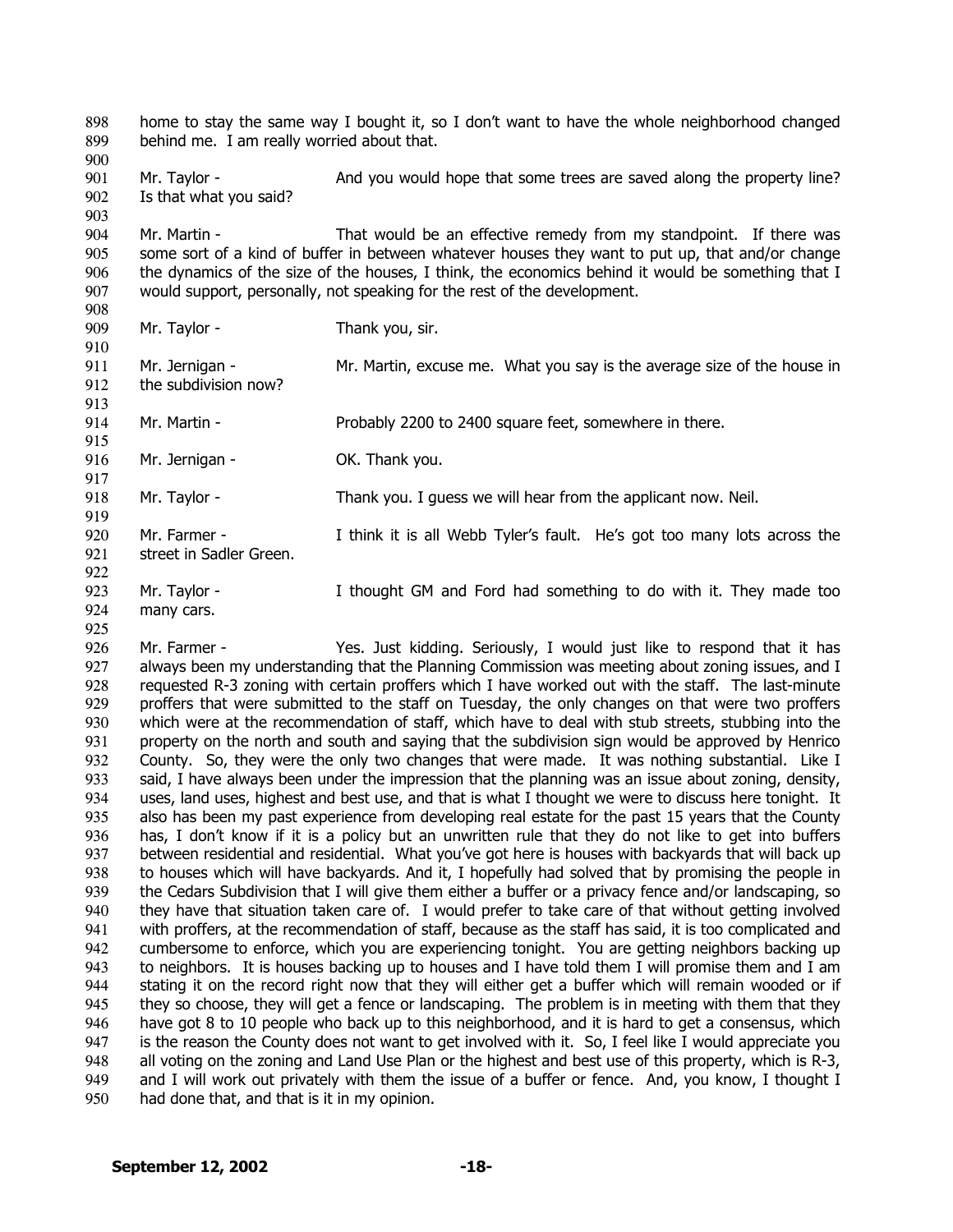951 952 953 954 955 956 957 958 959 960 961 962 963 964 965 966 967 968 969 970 971 972 973 974 975 976 977 978 979 980 981 982 983 984 985 986 987 988 989 990 991 992 993 994 995 996 997 998 999 1000 1001 1002 Mr. Vanarsdall - I would like to say something, Mr. Chairman. I'd like to straighten you out, Neil. Mr. Farmer - CK. Go ahead, you are senior to me. Mr. Vanarsdall - I am going to tell you up front the Planning Commission can do whatever they want to. Mr. Farmer - Tagree with you 100%. Mr. Vanarsdall - And one of the things that we represent are the citizens. We don't have to sit here and talk about zoning and we can ask you anything, ask you for buffers, and you should put everything in writing that you are going to give them. You would sell this property tomorrow morning or tonight if you could get a good enough price. It is not a matter of mistrust. That is why we have proffers. That is why they are in writing. They stay with the property forever, no matter who you sold it to, it would be there. We don't just sit here and talk about zoning. If that is all we talked about, we wouldn't be doing our job. So, I don't know where you are coming from on that. Whoever told you that told you, must have been the same persons who told him the woods would never disappear behind him. Mr. Farmer - The Music Stephen Stephen It probably was the same person. Mr. Vanarsdall - Tiust wanted to let you know that we do, in my district, as you know, you would have already had a meeting with these people. I would have been there and Dick Glover would have been there. The staff would have been there, and all these things that have been taking us – would have been cut and dried before tonight. That is the way we do it. But simply so you can understand it, and we don't always do what the people want. You know that. We don't vote, we don't go for opposition. That is for the Board of Supervisors. They go by the ballot box. We don't. We, no offense, Mr. Thornton, but I just want to tell you, we wouldn't be doing half our job if we just sat here and did what you think that we do. Mr. Farmer - I think you totally didn't understand or didn't get, or you interpreted it different than what I was saying. I thought that my zoning request was for R-3. I have submitted certain proffers and I met with the people and it seems like the only issue that we have is a buffer between two residential subdivisions. And I was told by staff, and I am not trying to get Mark in trouble, that the County would prefer not to get involved with buffers and to work it out with people, and that was what I am trying to do. Mr. Vanarsdall - You do whatever Mr. Taylor wants you to do. Mr. Farmer - That is exactly right, and I have been dealing with Mr. Taylor. I have talked to him a number of times and I am at his beck and I will do whatever he wants to do. Does anybody have any other questions? Mr. Taylor - There is a question. Thank you, Neil. I will come back to you in a second. Yes, if you would, speak quickly. Ms. Patrice Mcinnis - My name is Patrice Mcinnis and I live at 4800 Dude Ranch Court, and I think collectively what we are asking for is just a little more time. I have been out of town, and I didn't even know about the meeting last week. I had a death in the family in Boston and it is just all this, trying to, I think if we just had more time into October, 30 more days, I don't think, isn't going

1003 to make much of a difference to Mr. Farmer. Or will it?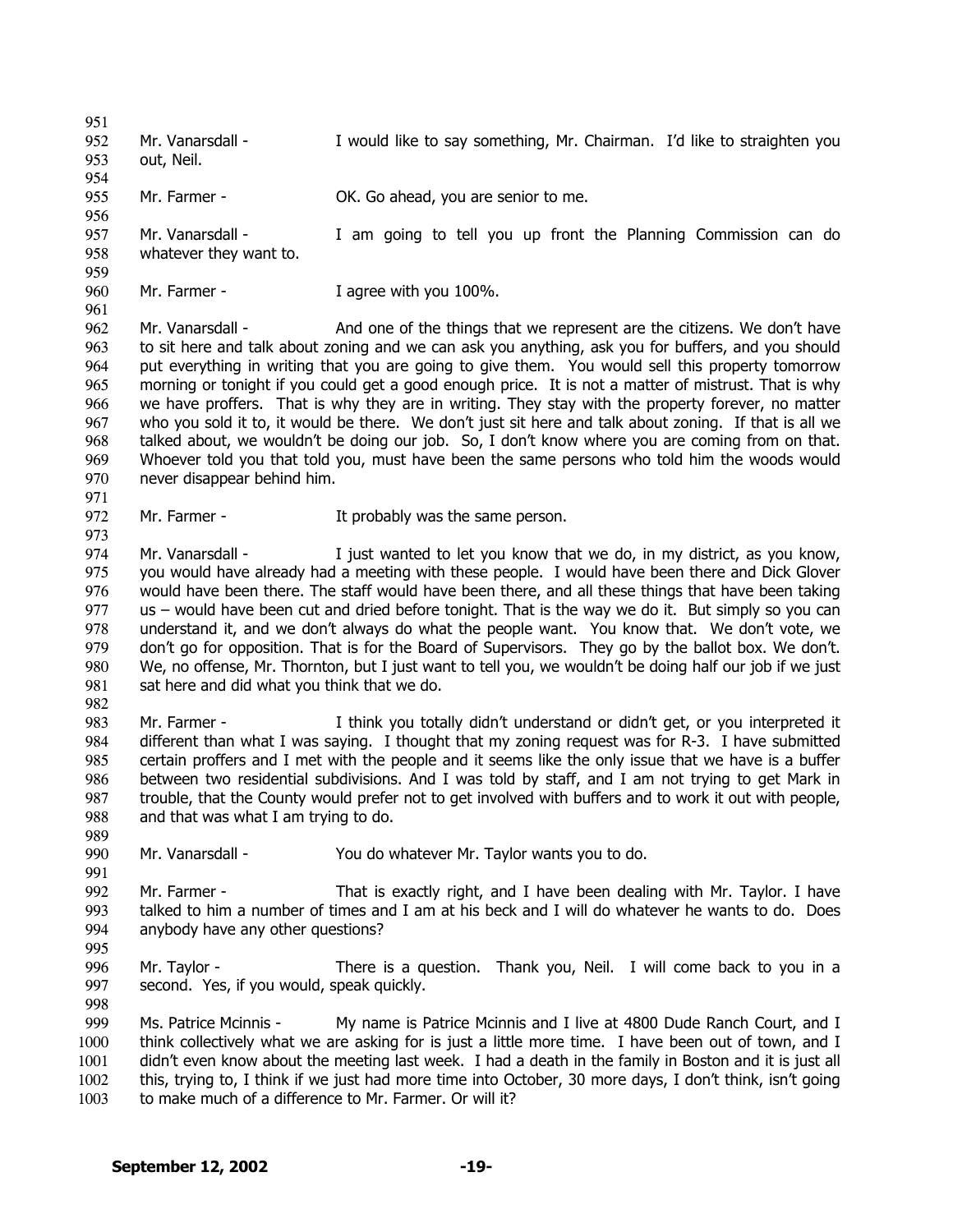1004 1005 1006 1007 1008 1009 1010 Mr. Farmer – Let me just say it will probably make Al happy. You all can get out here quicker. Let's just take a deferral for 30 days. I would like to state for the record that I asked these people to meet with me a number of times. That is the only reason I was trying to get it done, Ernie, and you don't know what I have been through. I am just telling you that it will make Al happy, but, you know, I tried to set up situations and meetings and phone discussions, and I didn't get any responses, so that is where I am coming from.

1012 1013 1014 1015 Ms. Mcinnis - We are not against the subdivision. We have all decided that this – we have to move on – but it is the buffer we are all concerned about. The reason why I bought that house is because of the woods, and I understand that someday those woods won't be there.

1016 1017 1018 1019 1020 1021 1022 1023 1024 1025 1026 1027 1028 Mr. Taylor - **OK.** Can we just stop right here and what we will do is try to get a motion out of this. I recognize the situation is between the two groups coming together, and the question of what to do to solve the tree problem and the buffers is, I mean there are two approaches to it, I guess, and I am sorry we didn't start a little bit further ahead of where we are now. Mr. Vanarsdall is right. This is one we probably should have discussed and had a little time with and a meeting with the people to discuss what Mr. Farmer is going to do. But Mr. Farmer made several very good points about going ahead with the development and the fact that the County as a practice tries not to put buffers between neighbors. We usually try to put the neighbors right together. Now in terms of working with trees and in terms of leaving existing vegetation there, those are all very good points and things that help mightily to buffer one house from another, and I think though, the best thing to do is to give this a little more time to have it worked out. I know that everybody has been trying to work this out. I came on it a little bit late when I heard there was difficulty, so we really didn't have time to set a meeting, but I think what I will do is set this aside at my option.

1029 1030

1036

1011

Mr. Jernigan - But he asked for a deferral.

1031 1032 1033 1034 Mr. Taylor - I know he did, but I thought I would save him some money. Would you rather I deferred it, sir?

1035 Mr. Farmer - That will be fine.

1037 1038 1039 1040 1041 1042 1043 1044 1045 1046 1047 1048 1049 1050 Mr. Taylor - I think a deferral is in order to give us time to sort it out. I would be happy to do it at my discretion at no charge to you, under the condition that Mr. Kaechele or myself participate with the discussion and we are realistic in the developer's role as well as the role that we try to make when we put neighborhoods together, and we put them back to back. And we might even be able to get in touch with the safety people to work on the roads. I know that Sadler Road is a difficult road to drive, but one must drive at all times with care and if you are a careful driver, it is a reasonably safe road, and I think we can put the development in. But I will give 30 days to develop it and come up with it to the extent that I can work with you with the meetings that are set by Mr. Farmer and we will discuss it. And the reason that I want to do it because after this is all done, I really don't want there to be any misunderstanding or any rancor left between the two parties. I would like to work this out so everybody is happy with what we are doing. Everybody might not get everything that everybody wants, but hopefully everybody will get something. So I will move a 30 day deferral at the request of the Commissioner.

1051 Mr. Jernigan - Second.

1053 1054 Mr. Taylor - Motion made by Mr. Taylor and seconded by Mr. Jernigan. All in favor say aye. All opposed say no. The motion passes.

1055

1052

1056 Thank you very much. We understand all your comments and we will look forward to working it out.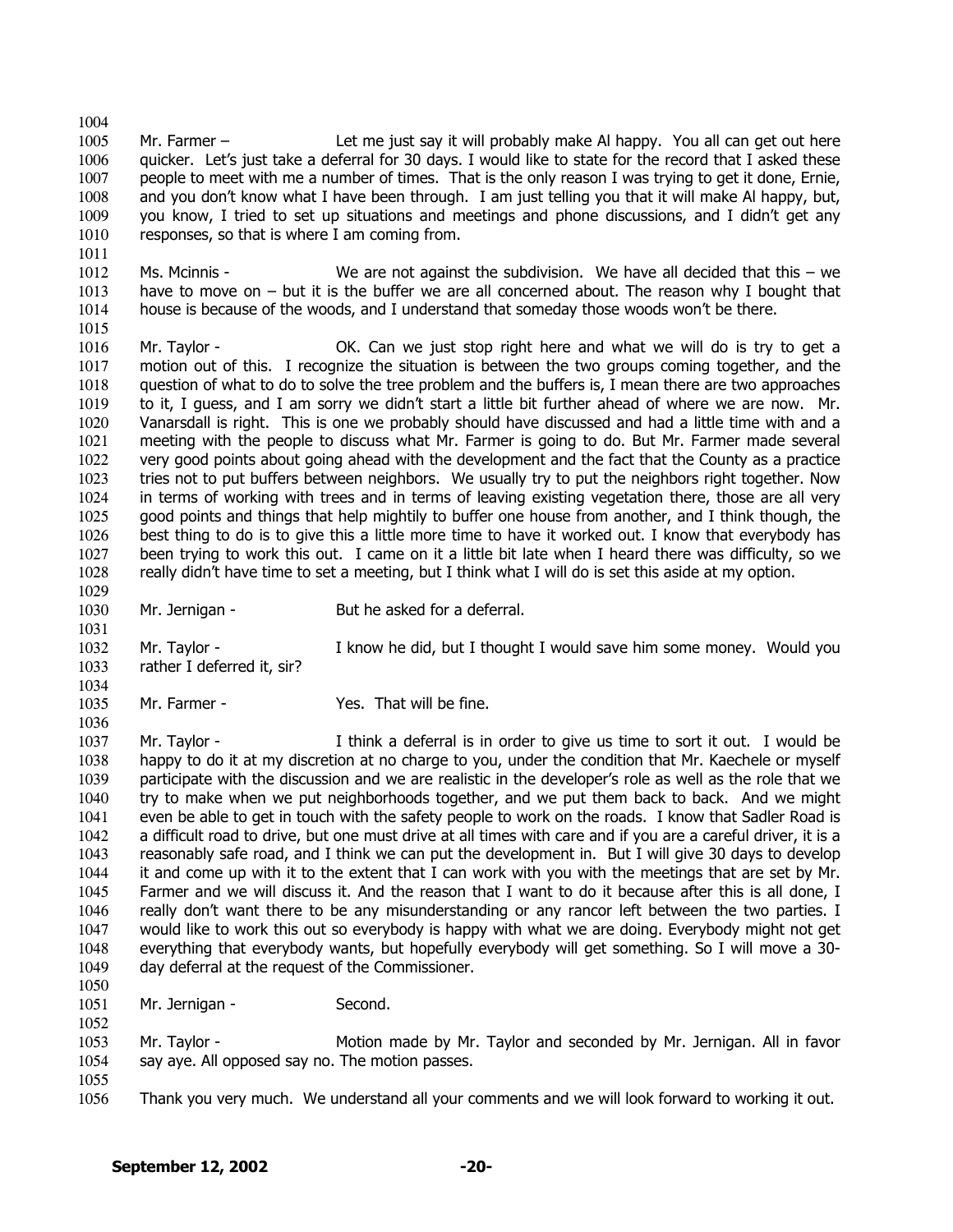1057

1080

1084

1086

1098

1100

1105

1107

1058 1059 The Planning Commission deferred Case C-54C-02, Neil P. Farmer for Willbrook, LLC, to its meeting on October 10, 2002.

1060 1061 1062 1063 1064 1065 1066 1067 1068 1069 **C-53C-02 Donald Strange-Boston for Chestnut Grove, LP/Peter Runkle:** Request to amend proffered conditions accepted with rezoning case C-51C-98, on part of Parcel 774-758-4341 (51-A-98, 9010 Woodman Road), containing 3.919 acres, located on the west line of Woodman Road approximately 200 feet north of E. Parham Road. The amendment would modify Proffer 4 to allow removal/replacement of existing trees and to allow a 7' high in-lieu of an 8' high masonry wall along the northwest property line, abutting Laurel Dell Subdivision. The existing zoning is R-6C General Residence District (Conditional) and B-1 Business District. The Land Use Plan recommends Office and Commercial Concentration.

1070 1071 1072 Mr. Marlles - Joe, this staff report, I believe, I know there was some discussion that took place out in the foyer.

1073 1074 1075 1076 1077 1078 Mr. Emerson - Yes, sir, Mr. Chairman, it is my understanding that this has been worked out and the questions have been resolved and the opposition has been dropped. Is that correct? So, it has not been worked out. There is the issue regarding the wall. The change in the proffer on the wall is based on the County Ordinance. The proffer was for 8 feet. The County Ordinance only allows for 7 feet. If you'd like to hear the case, Ms. Moore is prepared to present it.

1079 Mr. Vanarsdall - If it is 7 foot instead of 8, because in R-6 you can't have an 8-foot wall.

1081 1082 Mr. Emerson - Yes, sir. That is correct, so the proffer...

1083 Mr. Vanarsdall - The Mus overlooked in the POD.

1085 Mr. Emerson - Yes, sir. That is correct and that seems to be the issue.

1087 1088 Mr. Vanarsdall - Nothing you can do about that.

1089 1090 Mr. Emerson - There is nothing we can do about it, no, sir.

1091 1092 1093 Mr. Archer - Now, is that to say that we would have to approve the 8-foot wall even though it is technically not legal.

1094 1095 1096 Mr. Emerson - No, sir. You'd have to approve the 7-foot wall. So the 8-foot exceeds and does not conform with your Ordinance.

1097 Mr. Archer - OK.

1099 Mr. Emerson - You are restricted to 7 feet.

1101 1102 Mr. Archer - That is what I was asking. I just did not say it right.

1103 1104 Mr. Emerson - Yes, sir, that is where we are. You can't exceed 7 feet, so you would not be able to approve that proffer anyway. You were incorrect when you approved it the first time.

1106 Mr. Archer - Twasn't here.

1108 1109 Ms. Moore - Good evening, Mr. Chairman, and planning commissioners. This property is currently under construction for the approved Chestnut Grove Assisted living facility.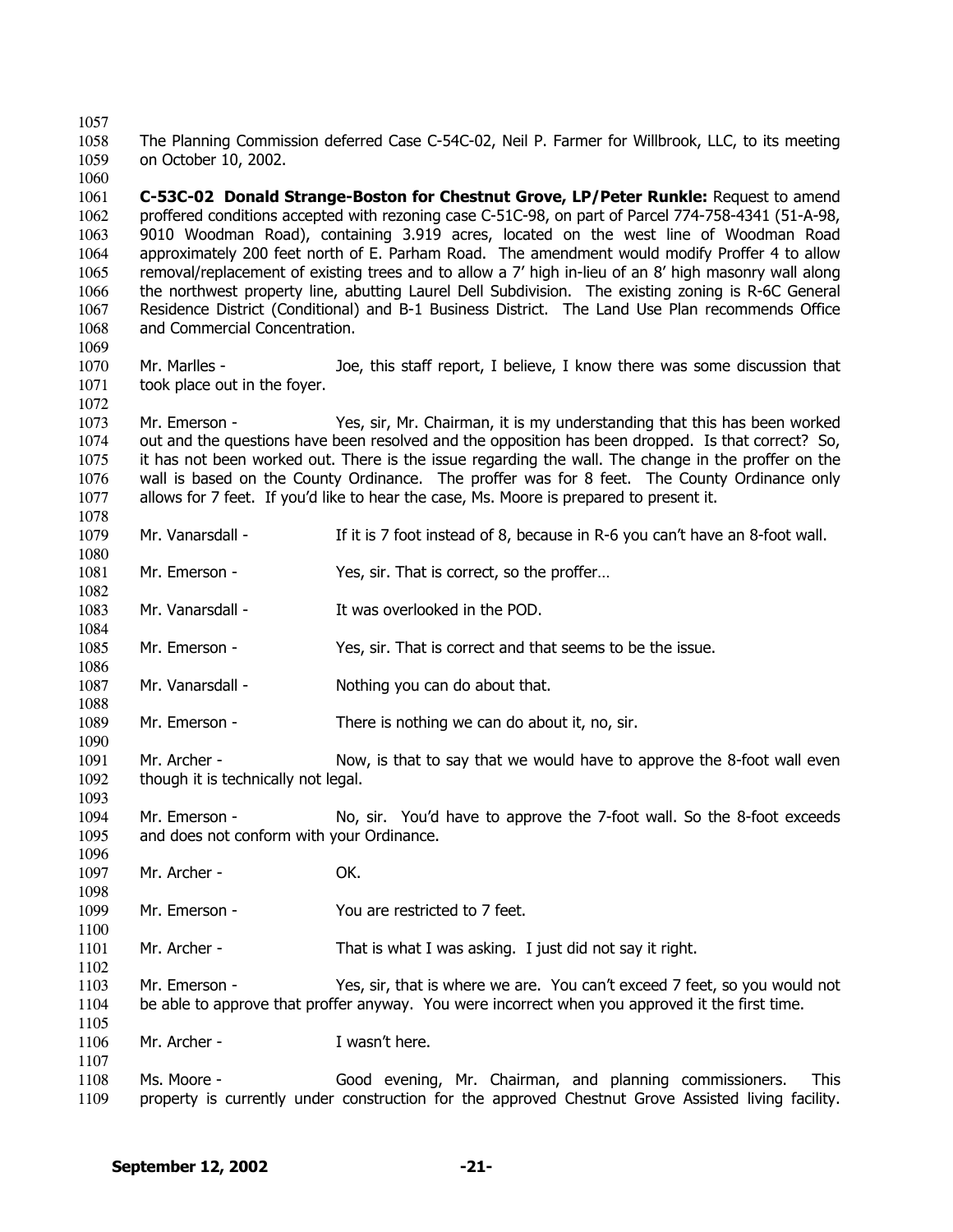Once completed, the facility will be adjacent to Laurel Dell subdivision to the northwest, medical offices to the southeast and southwest, and a dry cleaning business to the north. Offices and singlefamily residences lie to the east, across Woodman Road. 1110 1111 1112

1114 1115 1116 1117 1118 One of the proffers, specifically Proffer #4, accepted with the construction of this facility stated that existing healthy trees of 4-inch caliper or larger would be retained on the site. In addition this proffer stated that an 8 ft. high masonry wall would be provided along the northwest property line. This is in order to provide a buffer and screen between the facility and the single-family subdivision to the northwest. The specific language in this proffer is found on page 3 in your staff report.

1120 1121 1122 The applicant is requesting to amend proffer  $#4$  to permit the clearing of existing trees originally slated in the courtyard area, and also to allow a 7 ft. high in lieu of a 8 ft. high masonry fence along the northwest property line.

1123

1135

1137

1142

1144

1146

1150

1119

1113

1124 1125 1126 1127 1128 1129 1130 1131 1132 1133 1134 Staff does not have any concerns regarding the proposed amendment. During the process of clearing the land for preparation for construction, it was found the existing Pine and Gum trees, within the courtyard area were not suited for preservation. The Planning staff evaluated the trees and concurred that the trees did not merit retention and, in fact, if left in place, could pose safety and maintenance problems to the facility. The applicant has also proffered with a revision that the trees will be replaced with shade trees with a minimum of 3-1/2 inch calipers or larger. The type and number of trees will be evaluated during the Plan of Development process. As far as the reduction in height, we believe that the reduction in height is warranted since an 8 foot high wall is not permitted in side and rear yards in an R-6 District. No wall higher than 7 feet is permitted. So, we believe that this change is warranted. So, based on the submitted plans and revised proffer, staff recommend approval for this item. I'd be happy to answer any questions you may have.

1136 Mr. Archer - Ms. Moore, do we have the conceptual landscape plan?

1138 1139 1140 1141 Ms. Moore - Yes, that is what is up on the screen right now. The Gum trees and Pine trees were removed in this area (referring to rendering), the ones that were not worth saving, and they are proposing seven large shade trees and additional two shrubs and some other recreational amenities in this area (referring to rendering).

1143 Mr. Archer - Thank you, ma'am.

1145 Mr. Vanarsdall - They found more diseased trees than thought was there, didn't they?

1147 1148 1149 Ms. Moore - Yes. I think that was a concern. We had a landscape architect and went out and evaluated with the height and the soil and also some disease that they were afraid they would fall, and subsequently, most of those trees have been removed.

1151 1152 1153 Mr. Archer - Mr. Vanarsdall, in looking at the site, just looking at it, the trees were terrible to be honest with you. To take out the trees and replace them with better trees is really a terrific improvement over what was there.

1154 1155 1156 1157 1158 1159 1160 1161 1162 Mr. Vanarsdall - That is what Leslie News said in the landscaping. Mr. Archer - Thank you. Did we have opposition? Mr. Taylor - Is there opposition? Ma'am, if you would come down please and identify yourself. Mr. Archer - Mr. Strange-Boston, did you want to say anything prior to the opposition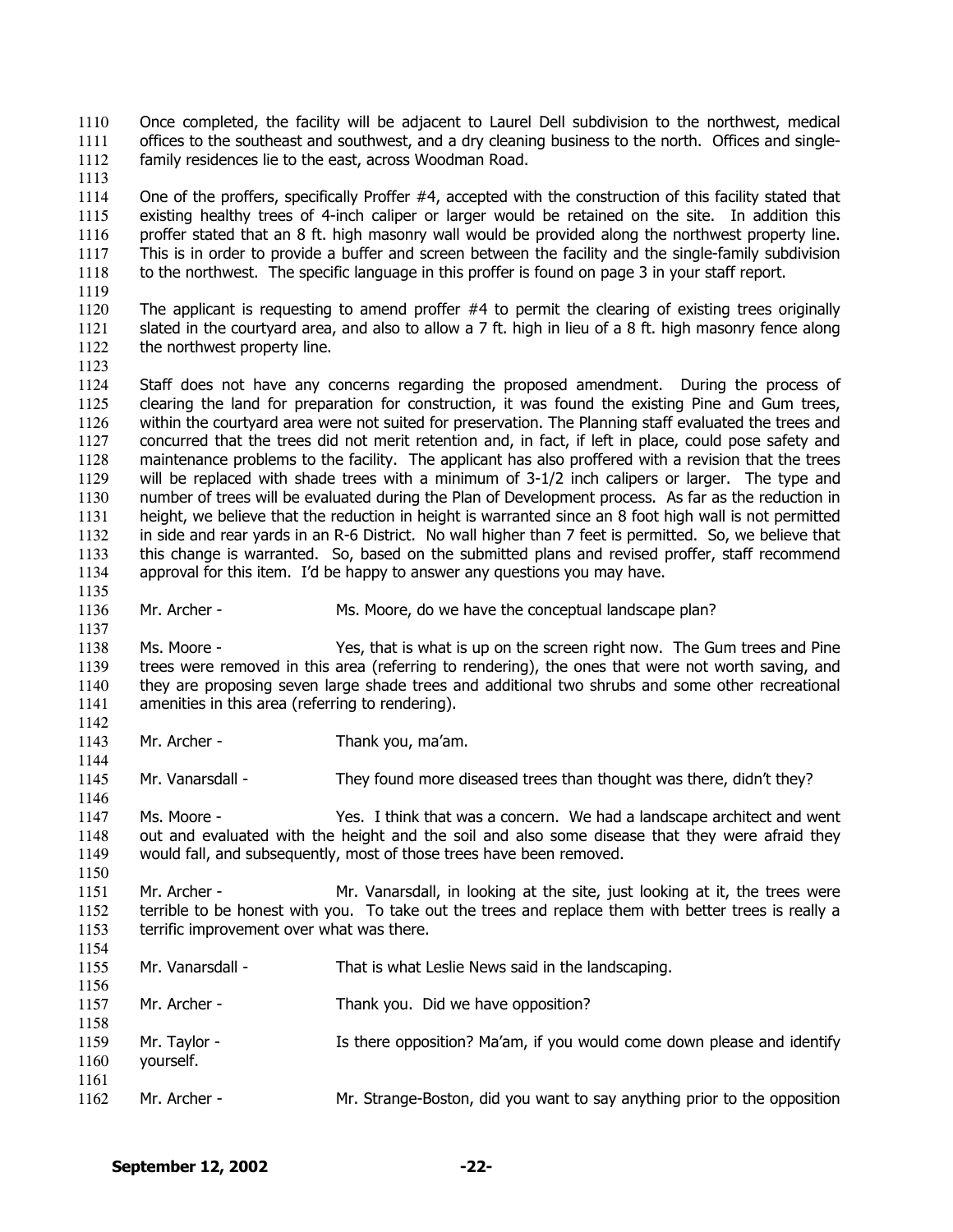1163 or did you just want to wait? 1164 1165 1166 1167 1168 1169 1170 1171 1172 1173 1174 1175 1176 1177 1178 1179 1180 1181 1182 1183 1184 1185 1186 1187 1188 1189 1190 1191 1192 1193 1194 1195 1196 1197 1198 1199 1200 1201 1202 1203 1204 1205 1206 1207 1208 1209 1210 1211 1212 1213 1214 1215 Mr. Strange-Boston - No. Thank you very much. Ms. Mary Thacker I am Mary Thacker and I own the house at 2403 Saluda Drive, and some of those trees needed to come down, and we were concerned that they would save some for protection and privacy. I was sold on an 8-foot wall, but they say it is illegal, an 8-foot, and we'd have to settle for 7 feet. Mr. Glover thought that since it was an 8-foot, he was all for the 8-foot, that we should stick to that. Mr. Archer - But you do understand that it is illegal to do the 8-foot wall. Ms. Thacker - Yes, I was surprised when he told me that yesterday. Mr. Archer - So, had that been noted at the time the original zoning was done, it would have been done anyway. Is there any other opposition other than this? Ms. Thacker - Well, we wanted as many of those trees as we could save for privacy from the high Woodman Road there where people couldn't see our homes. We live by ourselves and all, and it was more private. Maybe we can get by with a 7-foot wall. Mr. Archer - Well, we will hear from Mr. Strange-Boston and find out exactly what it is he is going to do, if that is all right with you, ma'am. Ms. Thacker - OK. All right. Mr. Archer - Sir, would you come down and let us know what it is that we have agreed to do so we can try and satisfy her as much as we can. I can't see over a 7-foot or an 8-foot wall. Mr. Strange-Boston - Well, I missed the 8-foot wall regulation, too, during the original planning when we discussed it with Mr. Glover. Mr. Taylor - Sir, if you would, please state your name for the record. Mr. Strange-Boston - Oh, I am sorry. Donald Strange-Boston. I am representing the owner, which is Chestnut Grove, LP. I am also project architect. The serpentine wall that you see along that border there was originally planned after a meeting with Mr. Glover. We decided to make it an 8-foot high wall and I just missed the regulation that said seven, so I think maybe we have all overlooked that, so 7 foot is what the revised proffer is asking for, in order to be in compliance. The trees that are between the development and the residences to the north, well, it is actually due west, have not been changed in the last submission from the previous submission as far as clearing is concerned. All of the clearing has been done and what you see there, with the exception of the sick ones and the honeysuckle and the poison ivy will remain, and we are going to supplement them by some perimeter planting. There is no planting along Woodman Road, and we are putting some pretty extensive planting there. That is one of the places we are going to try to put some of these chestnuts that VPI is developing, and hopefully get that started again. The history of the project is that that particular area in 1853 was called Chestnut Grove, and since all of the American Chestnuts have been wiped out by disease since 1920, we are trying to get it started back again where it ought to be. The planting in the courtyard is going to be a lot healthier and a lot better maintained proportionately than the trees that were there. We are going to have a croquet green there, some planting beds, shuffleboard and a gazebo, a fountain and some sitting areas, and we need shade trees as well in order to make that right, so that is what the landscape plan shows. We have cleared one area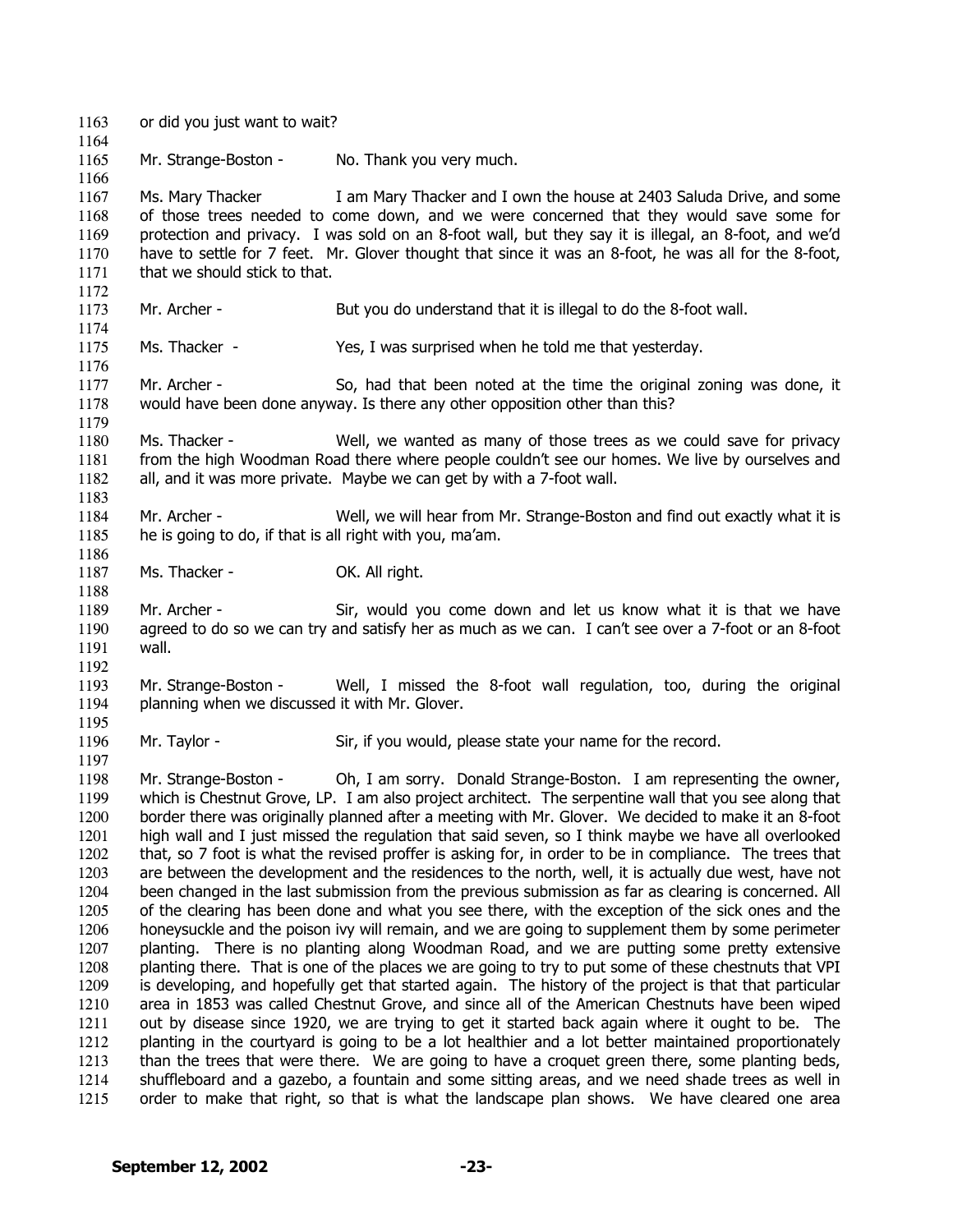through the woods; let's see if I can move this mouse (referring to rendering). Well, right along here from the building is an avenue. I am getting the wrong one. OK. From the building through the woods to here (referring to rendering) is a lane that is cleared. It is now cleared. It doesn't impact the tree barrier behind the residences. This is for the sewer line to go out to the manhole, which is right there. Other than that, we haven't changed anything and don't intend to do anything but to clean it up and supplement it as may be necessary. Are there any questions I could answer? 1216 1217 1218 1219 1220 1221

1223 Mr. Vanarsdall - Show me where the wall is, Donald.

1225 1226 Mr. Strange-Boston - The wall is right along there (referring to rendering). It is a serpentine wall.

- 1228 1229 Mr. Vanarsdall - And the trees right there are the trees that we asked in the beginning to leave for the neighbors?
- 1231 Mr. Strange-Boston - Yes, sir. That is this.

1222

1224

1227

1230

1232

1234

1237

1239

1245

1247

1260

1262

- 1233 Mr. Vanarsdall - The trees that are diseased are over in the court.
- 1235 1236 Mr. Strange-Boston - That group right there (referring to rendering). We are having to cut back about four to five feet from the property line in order to build that wall.
- 1238 Mr. Vanarsdall - Where the hand is now?
- 1240 1241 1242 1243 1244 Mr. Strange-Boston - Yes. In order to build it. And we will have to have a like amount, maybe three or four feet on our side of the wall as well cleared in order to build it, so that there will be a total of about probably eight feet cleared all the way along that line with the wall in the middle of it. And the wall is a decorative masonry wall that is coated with an anti-graffiti coating, which we hope works, and that is about the story on it.
- 1246 Mr. Vanarsdall - And the new plantings are up in the courtyard?

1248 1249 1250 1251 1252 1253 1254 1255 1256 1257 1258 1259 Mr. Strange-Boston - All of the courtyard planting is new. We have added some planting around here which is where the sewerage lift station is, and a couple of trees and some shrubs around there to soften the edge of the woods. We have got planting around the building itself. This is a fire lane, which is grass, with the paving down below the side. That is all the way around the building there, and the out border of that is the planting, and then, of course, we've got planting in front and rather extensive planting on the buffer, the 35-foot buffer out here. But everything else that you see that is there now, with the exception of one tree, which is hanging over Woodman Road and one tree right here, which is diseased (referring to rendering). We are going to take those two out and replace them with new ones. Then the rest of everything there stays. There are some trees over in this area – we didn't show them, because of the irregular lot line, but this whole area behind the dry cleaners is wooded, and it's got poison ivy in it. I can vouch for that. Are there any questions I could help with?

1261 Mr. Taylor - The Any more questions of the applicant?

1263 1264 1265 1266 1267 Mr. Archer - I don't have any. Ma'am, you don't have to come down, but are you satisfied with the explanations that he gave and understand that we have taken a situation that was somewhat bad and made it better. And the fence, we legally cannot construct an eight. Thank you, ma'am.

1268 Ms. Thacker - That used to be an old County road and people rode mules and wagons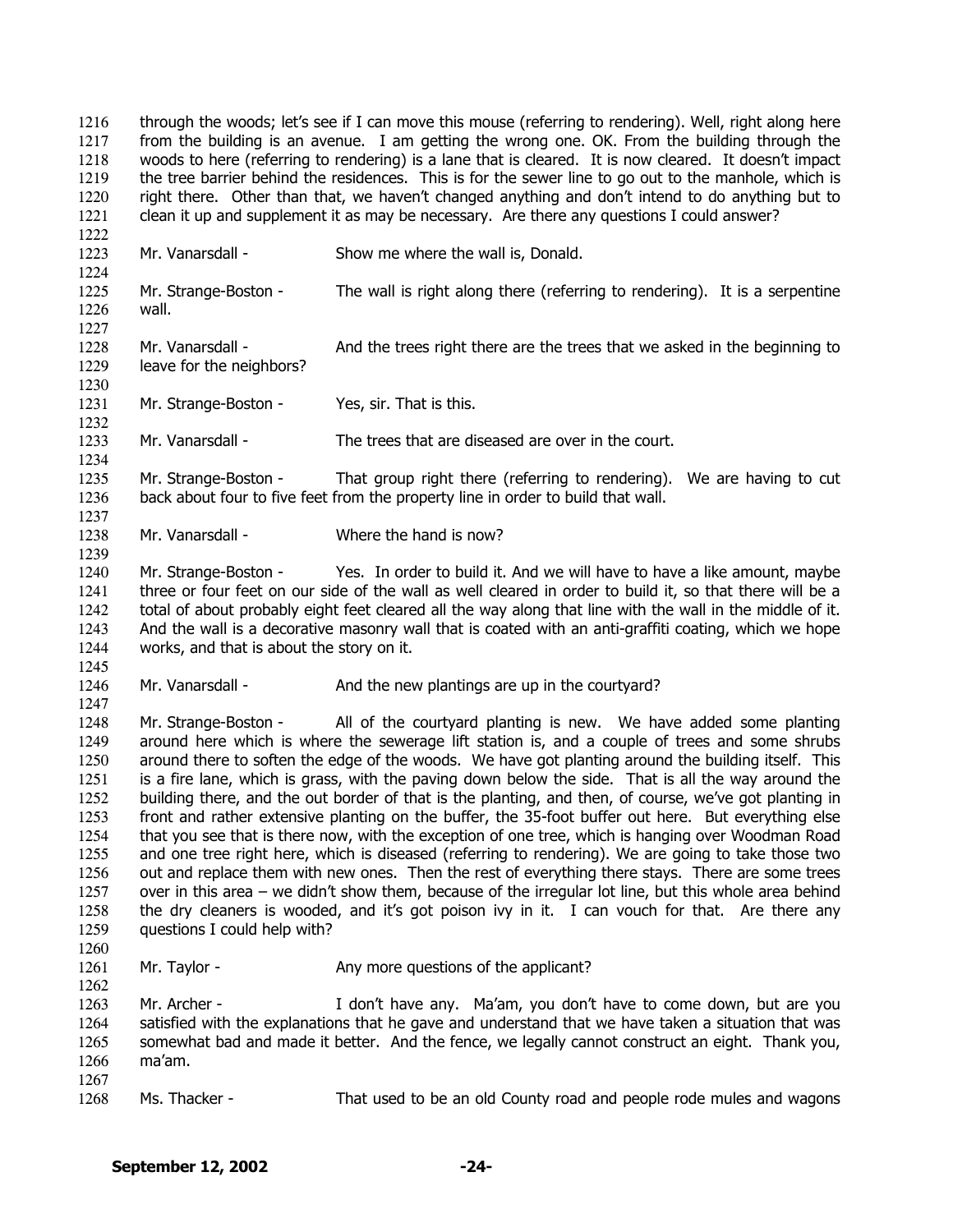| 1269<br>1270                                 | through there from Lady of Lourdes Church at that intersection.                                                                                                                                                                                                                                                                                                                                                                           |                                                                                                                                                                                                                                      |  |
|----------------------------------------------|-------------------------------------------------------------------------------------------------------------------------------------------------------------------------------------------------------------------------------------------------------------------------------------------------------------------------------------------------------------------------------------------------------------------------------------------|--------------------------------------------------------------------------------------------------------------------------------------------------------------------------------------------------------------------------------------|--|
| 1271<br>1272                                 | Mr. Archer -                                                                                                                                                                                                                                                                                                                                                                                                                              | That's been a while.                                                                                                                                                                                                                 |  |
| 1273                                         | Mr. Vanarsdall -                                                                                                                                                                                                                                                                                                                                                                                                                          | You don't look old enough to remember that.                                                                                                                                                                                          |  |
| 1274<br>1275                                 | Ms. Thacker -                                                                                                                                                                                                                                                                                                                                                                                                                             | I was in Virginia then. My neighbors told me about it. But they used to                                                                                                                                                              |  |
| 1276<br>1277                                 | ride horses and mules through there.                                                                                                                                                                                                                                                                                                                                                                                                      |                                                                                                                                                                                                                                      |  |
| 1278<br>1279                                 | Mr. Vanarsdall -                                                                                                                                                                                                                                                                                                                                                                                                                          | And what is your name?                                                                                                                                                                                                               |  |
| 1280<br>1281                                 | Ms. Thacker -                                                                                                                                                                                                                                                                                                                                                                                                                             | The Thackers have lived in that area for years.                                                                                                                                                                                      |  |
| 1282<br>1283                                 | Mr. Vanarsdall -                                                                                                                                                                                                                                                                                                                                                                                                                          | Thank you.                                                                                                                                                                                                                           |  |
| 1284                                         | Mr. Archer -                                                                                                                                                                                                                                                                                                                                                                                                                              | I am ready, Mr. Chairman.                                                                                                                                                                                                            |  |
| 1285<br>1286<br>1287                         | Mr. Taylor -<br>motion.                                                                                                                                                                                                                                                                                                                                                                                                                   | Any other questions from the Commissioners? Proceed with your                                                                                                                                                                        |  |
| 1288<br>1289                                 | Mr. Archer -<br>Board with a recommendation of approval.                                                                                                                                                                                                                                                                                                                                                                                  | All right, Mr. Chairman. I recommend C-53C-02 be submitted to the                                                                                                                                                                    |  |
| 1290<br>1291<br>1292                         | Mr. Vanarsdall<br>$\overline{\phantom{a}}$                                                                                                                                                                                                                                                                                                                                                                                                | Second.                                                                                                                                                                                                                              |  |
| 1293<br>1294<br>1295                         | Mr. Taylor $-$                                                                                                                                                                                                                                                                                                                                                                                                                            | Motion made by Mr. Archer and seconded by Mr. Vanarsdall to approve<br>Case C-53C-02. All in favor say aye. All opposed say no. The motion passes.                                                                                   |  |
| 1296<br>1297<br>1298<br>1299<br>1300<br>1301 | REASON: Acting on a motion by Mr. Archer, seconded by Mr. Vanarsdall, the Planning Commission<br>voted 4-0 (one abstention and one absence) to recommend that the Board of Supervisors <b>accept</b><br>the amended proffered condition imposed with C-51C-98 because the changes do not greatly<br>reduce the original intended purpose of the proffers and it is not expected to adversely impact<br>surrounding land uses in the area. |                                                                                                                                                                                                                                      |  |
| 1302<br>1303                                 | Mr. Emerson -<br>the meeting held on August 15, 2002.                                                                                                                                                                                                                                                                                                                                                                                     | Mr. Chairman, the last item on the agenda is the approval of minutes for                                                                                                                                                             |  |
| 1304<br>1305<br>1306                         | Mr. Taylor -                                                                                                                                                                                                                                                                                                                                                                                                                              | Any corrections for August 15 minutes?                                                                                                                                                                                               |  |
| 1307<br>1308<br>1309<br>1310                 | Mr. Archer -                                                                                                                                                                                                                                                                                                                                                                                                                              | I have one, Mr. Chairman, on Page 44, Line 1375, beginning with the<br>word "percentage of brick" and then it says we played with the man for a little bit. I think I may<br>have said "demand". We didn't play around with the man. |  |
| 1311<br>1312                                 | Mr. Taylor -                                                                                                                                                                                                                                                                                                                                                                                                                              | Any other comments?                                                                                                                                                                                                                  |  |
| 1313<br>1314<br>1315                         | Mr. Jernigan -<br>not plan. That is all I have.                                                                                                                                                                                                                                                                                                                                                                                           | I have one on Page 73, Line 2300. We are referring to a concrete plant,                                                                                                                                                              |  |
| 1316<br>1317<br>1318                         | Mr. Taylor -<br>approve the minutes?                                                                                                                                                                                                                                                                                                                                                                                                      | Any other comments? No other comments. Do I have a motion to                                                                                                                                                                         |  |
| 1319<br>1320                                 | Mr. Jernigan -                                                                                                                                                                                                                                                                                                                                                                                                                            | So moved.                                                                                                                                                                                                                            |  |
| 1321                                         | Mr. Vanarsdall -                                                                                                                                                                                                                                                                                                                                                                                                                          | Second.                                                                                                                                                                                                                              |  |